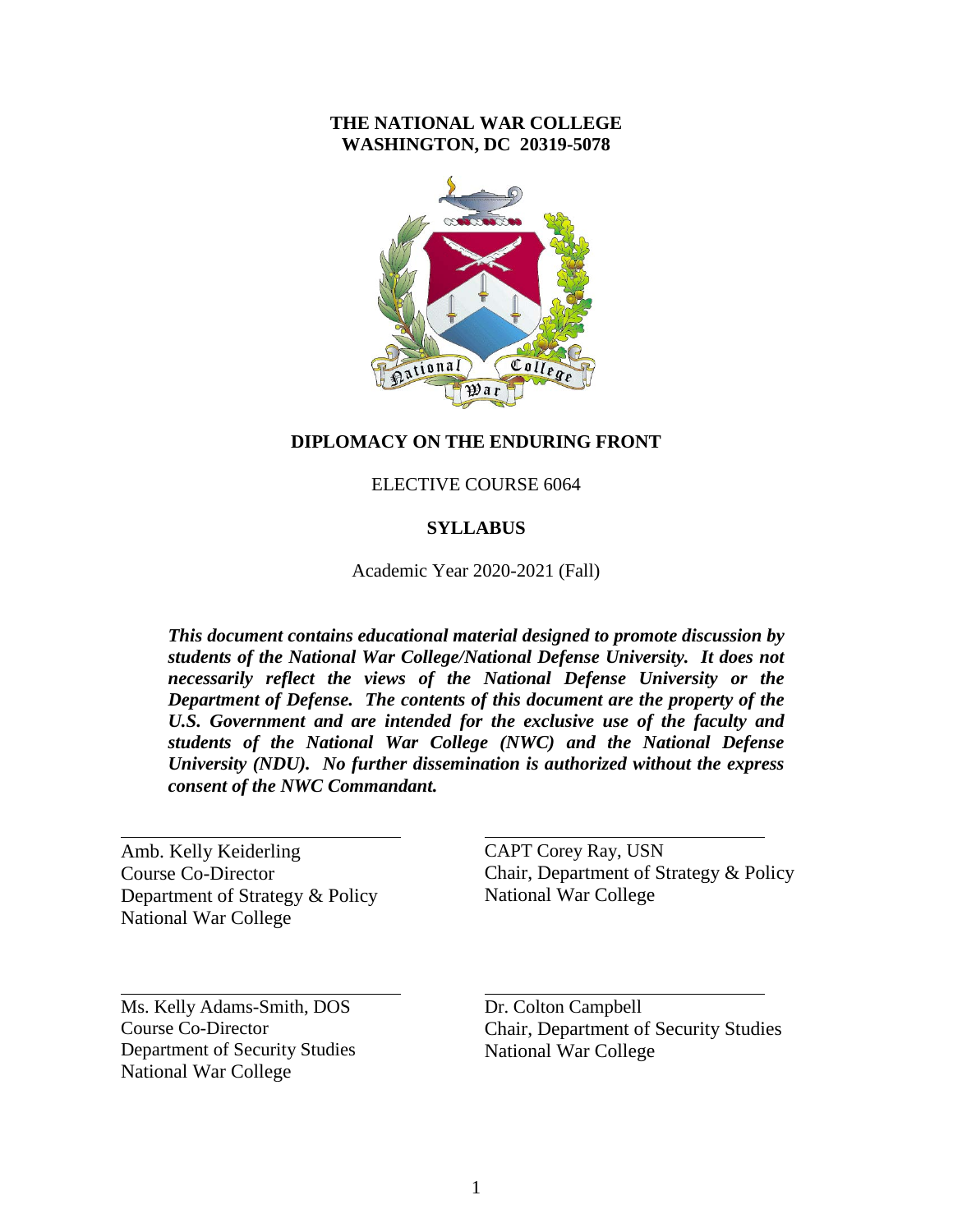## **DIPLOMACY ON THE ENDURING FRONT**

### ELECTIVE COURSE 6064

### **SYLLABUS**

### Academic Year 2020-2021 (Fall)

| <b>Topic</b>   | <b>Date</b>                   | <b>Topic Title</b>                                                                                                           |  |
|----------------|-------------------------------|------------------------------------------------------------------------------------------------------------------------------|--|
|                |                               | <b>Block I: Statecraft, Diplomacy Theory, Actors, Instruments</b>                                                            |  |
| $\mathbf{1}$   | 14 SEP 20<br>0830-1030        | What is Statecraft? What is Diplomacy?                                                                                       |  |
| $\overline{2}$ | 21 SEP 20<br>0830-1030        | The History of American Diplomacy and the Pursuit of<br><b>National Interest</b>                                             |  |
| 3              | 28 SEP 20<br>0830-1030        | The Enduring Front I: The Nature of our Era, the Utility of<br><b>Diplomacy</b>                                              |  |
| $\overline{4}$ | 5 OCT 20<br>0830-1030         | The Enduring Front II: Diplomatic Actors and Instruments                                                                     |  |
| 5              | 19 OCT 20<br>0830-1030        | The Enduring Front III: Diplomacy in Action in the Field                                                                     |  |
|                |                               | <b>Block II: Diplomacy in Action</b>                                                                                         |  |
| 6              | 26 OCT 20<br>0830-1030        | <b>Case Studies: Using Diplomacy in Pursuit of Security</b><br>(Student Presentations)                                       |  |
| 7              | 2 NOV 20<br>0830-1030         | <b>Case Studies: Using Diplomacy in Pursuit of Prosperity</b><br>(Student Presentations)                                     |  |
| 8              | 9 NOV 20<br>0830-1030         | <b>Case Studies: Using Diplomacy in Pursuit of Values</b><br>(Student Presentations)                                         |  |
| 9              | 16 NOV 20<br>0830-1030        | <b>Cross-Cutting Case Studies and the Pursuit of Global Public</b><br><b>Goods (Student Presentations)</b>                   |  |
|                |                               | <b>Block III: The Future of Diplomacy</b>                                                                                    |  |
| 10             | <b>30 NOV 20</b><br>0830-1030 | <b>Stepping onto the Domestic Stage:</b><br><b>Goals, Trends, Actors, and Getting Things Done</b><br><b>Domestically</b>     |  |
| 11             | 7 DEC 20<br>0830-1030         | <b>Stepping onto the International Stage:</b><br><b>Diplomacy Outdoors Requires Transparency, Authenticity,</b><br>and Trust |  |
| 12             | 10 DEC 20<br>1330-1530        | <b>Applications for Strategists: Objective-Instrument Packages</b>                                                           |  |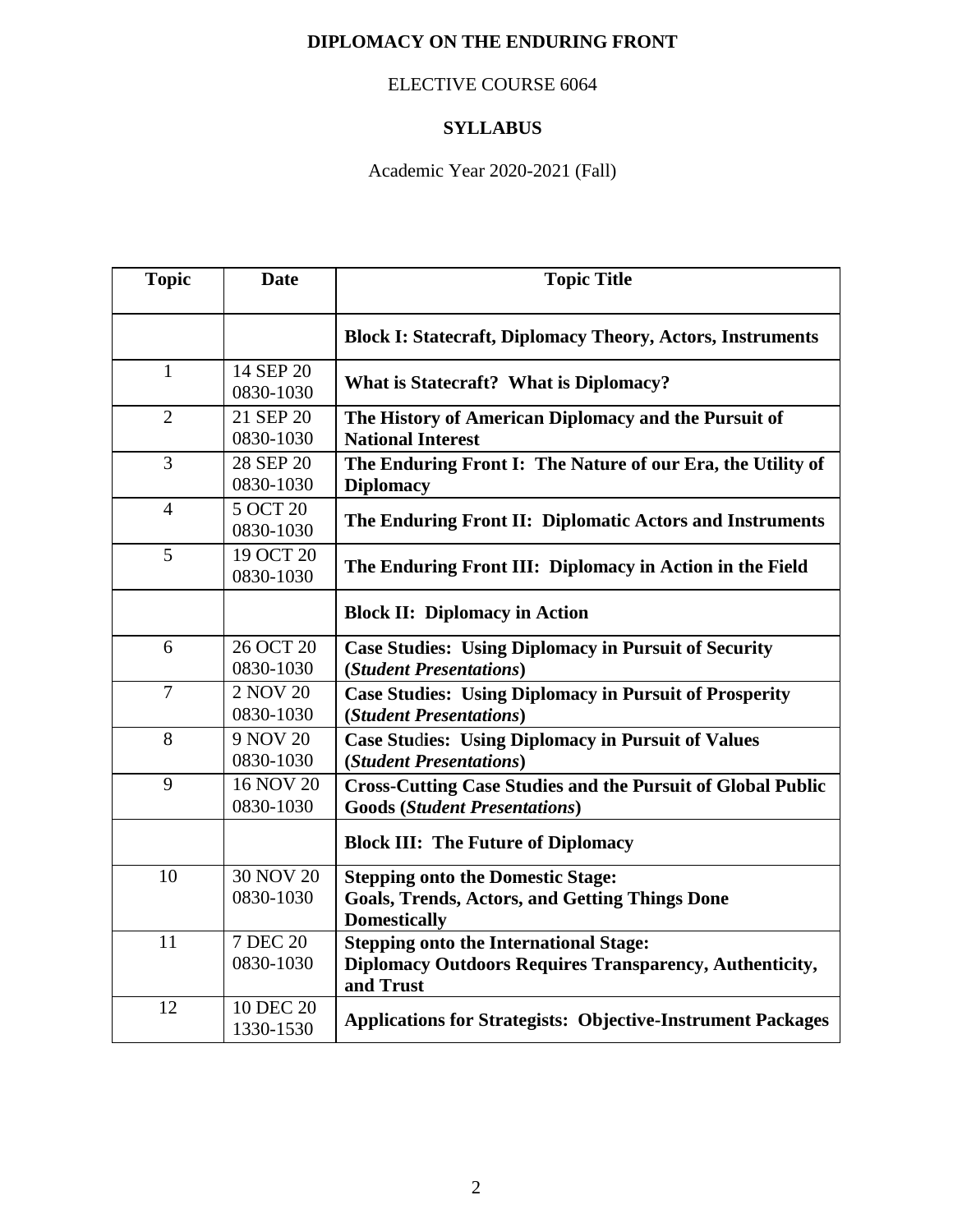## **Course Overview**

### **Introduction:**

What is the essence of diplomacy? It's as easy as "engagement," and as hard as persuading another individual to change his/her mind in favor of your position. Now, in the age of networks, we need to convince whole populations to agree with our position. What is diplomacy good for? Diplomacy, classically understood, is the interaction among nation-states used to advance foreign policy goals.

How do we exercise diplomacy and to what specific ends? This course will introduce students to diplomacy both as the orchestration of the instruments of national power and as one instrument to achieve foreign policy goals. The course will review the ways and means of diplomacy that the United States uses to address threats, take advantage of opportunities, and shape the international environment. Using strategic logic, students will delve into U.S. government foreign policy goals, understand the global context and partners for those goals, recognize U.S. diplomatic actors, and design ends-ways-means packages to advance particular foreign policy goals.

U.S. foreign policy over the past 100 years has converged around five essential goals:

- 1. *Mutual understanding:* to understand the world, have the world understand us, and together create and maintain a rules-based world order;
- 2. *Security*: to seek greater security for the United States in a competitive, conflictive, perennially gray-zone international system;
- 3. *Prosperity*: to make the U.S. more economically prosperous through international trade and investment and shared scientific and academic advances in an increasingly interdependent global economic order;
- 4. *Democracy*: to defend the universal (from the U.S. point of view) values of democratic systems;
- 5. *Justice*: to espouse more just and non-discriminatory societies, lessen poverty, and uphold human dignity in an inequitable world.

Through this course, students will gain a greater understanding of the efforts involved in keeping the United States strong and in advancing U.S. foreign policies in our fractious, chaotic world. Students will emerge with a nuanced understanding of the craft and tools of diplomacy.

International relations are simply human relations. Edgar Schein and Peter Schein<sup>[1](#page-2-0)</sup> remind us of the four levels of relationships and suggest ways to make human relationships succeed at Levels 1-3:

- *Level Minus 1*: Total impersonal domination and coercion
- *Level 1*: Transactional role and rule-based supervision, service, and most forms of "professional" helping relationships

<span id="page-2-0"></span> <sup>1</sup> Schein, Edgar H., and Peter A. Schein. *Humble Leadership: The Power of Relationships, Openness, and Trust*. Oakland: Berrett-Koehler Publishers, 2018, chapter 2.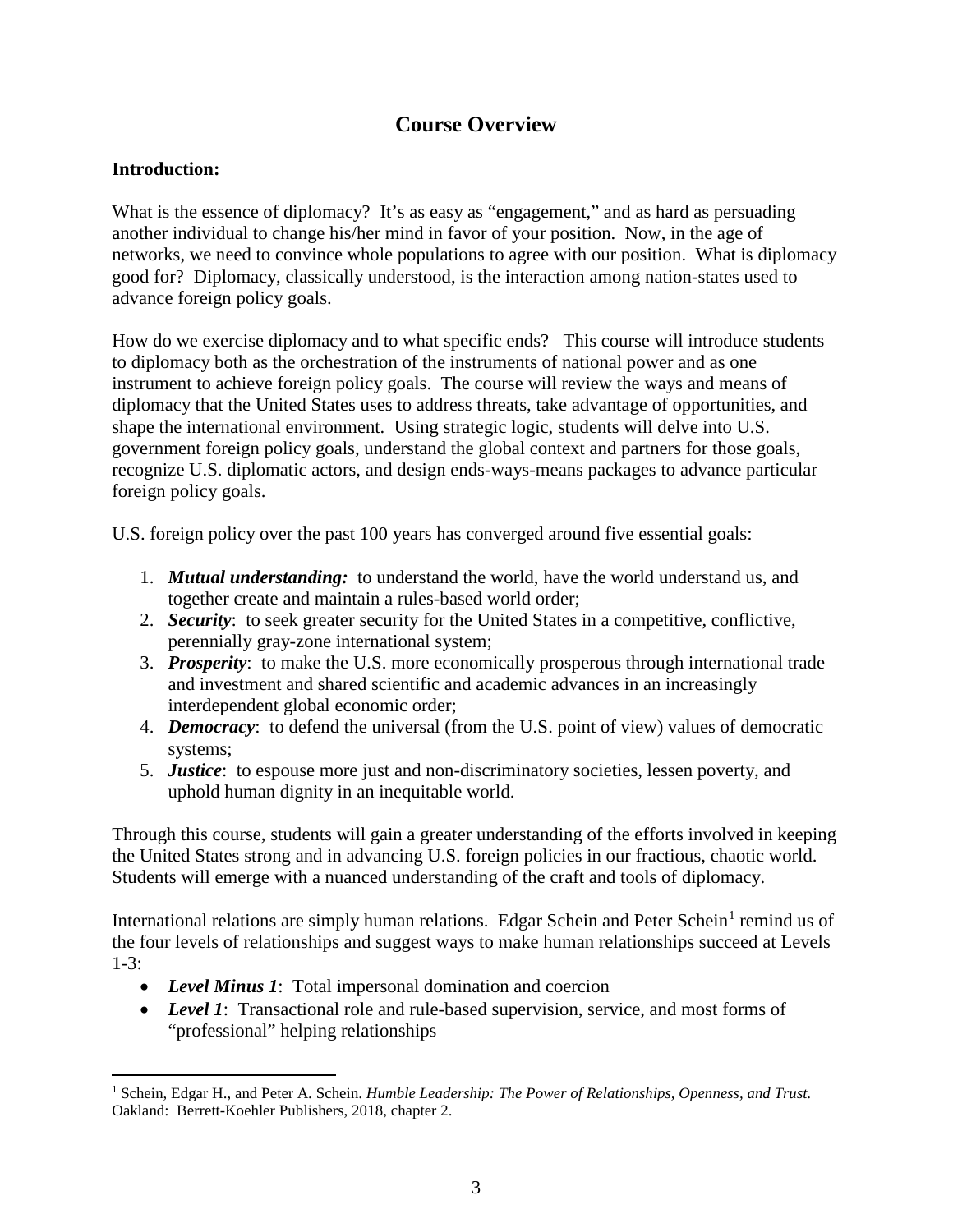- *Level 2*: Personal cooperative, trusting relationships as in friendships and in effective teams
- *Level 3*: Emotionally intimate total mutual commitments

Professional diplomatic work occurs at levels 1 and 2. To experience diplomatic work first-hand by building relationships with citizens of other countries, students will establish a relationship with an International Fellow student-peer who comes from the country or the region of the student's 6600 practicum country (or with an IF who specializes in the topic of the student's 6600 course). Students will also establish a relationship with a local, Foreign Service National employee from the U.S. Embassy in the student's 6600 practicum country (with the knowledge and support of the FSN's American officer supervisor). These relationships will help inform each student's ISRP (problem statement, political aim, and subordinate objectives) by providing country (or topic) context, assumption-checking, and viability-testing. That is, as the student is developing his/her ISRP problem statement, political aim, subordinate objectives, and endsways-means packages, each student should ask the IF and the FSN for a gut-check on the viability of each ISRP element. (See also "Assessment Policy" below for more details on these relationships)

For more on relationship levels and how to "personize" relationships, see: Edgar H., and Peter A. Schein. *Humble Leadership: The Power of Relationships, Openness, and Trust*. Oakland: Berrett-Koehler Publishers, 2018. Chapter 2: Culturally Defined Levels of Relationship.

*You can access the full text from within the NDU Library when logged into Blackboard at:* [https://nduezproxy.idm.oclc.org/login?url=http://search.ebscohost.com/login.aspx?direct=true&](https://nduezproxy.idm.oclc.org/login?url=http://search.ebscohost.com/login.aspx?direct=true&AuthType=ip,url,uid&db=e020tna&AN=1719022&site=eds-live&scope=site) [AuthType=ip,url,uid&db=e020tna&AN=1719022&site=eds-live&scope=site](https://nduezproxy.idm.oclc.org/login?url=http://search.ebscohost.com/login.aspx?direct=true&AuthType=ip,url,uid&db=e020tna&AN=1719022&site=eds-live&scope=site)

## **Approach:**

The course consists of twelve sessions that will analyze issues covered in the readings, through group discussion, and from building relationships with an International Fellow and a U.S. embassy local employee. Student presentations will augment the discussion. The seminar should be an unconstrained environment that will foster respectful, insightful analysis from all perspectives.

### **The main texts are:**

- 1. Stevenson, Charles A. *America's Foreign Policy Toolkit, Key Institutions and Processes*, CQ Press, 2013.
- 2. Freeman, Chas. W., *Arts of Power, Statecraft and Diplomacy*, United States Institute of Peace, 1997.
- 3. Ramo, Joshua Cooper. *The Seventh Sense: Power, Fortune, and Survival in the Age of Networks*. Little, Brown. May 2016.
- 4. Nye, Joseph. *Do Morals Matter? Presidents and Foreign Policy from FDR to Trump.* Oxford University Press, 2020.
- 5. Kissinger, Henry. *World Order*. Penguin Press, 2014.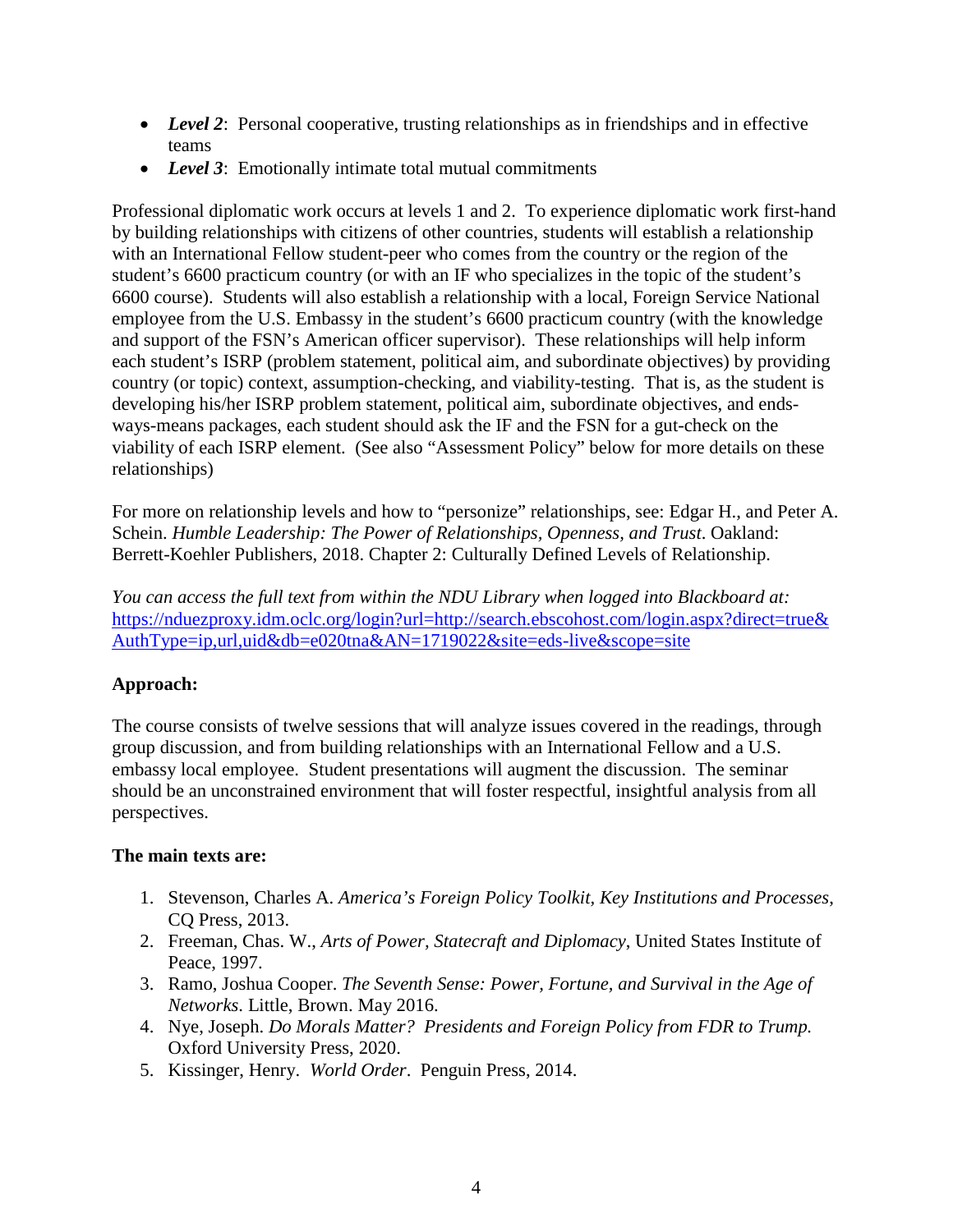### **Course Learning Outcomes:**

The course has the following *principal learning objectives*:

- 1. Analyze the fundamental nature, capabilities and limitations of the diplomatic instrument of national power as a tool of statecraft.
- 2. Understand the actors using the diplomatic instrument and the nature of the enduring front.
- 3. Critique actual strategies implemented in support of security, prosperity, values and cross-cutting national interests.
- 4. Assess the trends, forecasts, and resources that will determine the future utility of the diplomatic instrument of power.

### **Additional Institutional Learning Objectives:**

- 1. Create, construct, and adapt globally integrated, multi-instrument, all-domain strategies and plans that align with and support national objectives.
- 2. Assess the global security environment using appropriate inter-disciplinary, analytical frameworks.
- 3. Communicate effectively (oral and written) in order to provide concise policy options for senior decision-makers.
- 4. Demonstrate an ability to foster collaborative relationships across boundaries [to leverage joint attitudes, resources, and learning opportunities].

### **Assessment Policy:**

Students must demonstrate mastery of the stated course objectives to pass this course. The course directors will use performance on the following assessments to determine each student's final grade: seminar participation 40%, case study presentation 25%, objective-instruments paper 20%, and relationship-building reflection 15%.

- *Seminar Participation (40%)*. The faculty seminar leaders will evaluate seminar contribution, as evidenced by preparation and active weekly participation in discussions.
- *Case Study Presentation (25%).* Students will prepare and deliver a 10 minute in-class presentation, followed by 10 minutes of Q&A, assessing the use of diplomacy in pursuit of a particular national interest. Additional information will be provided about the presentation requirements on the first day of class.
- *Objective-Instruments Paper (20%).* Students will develop a 4-page Objective-Instruments (ends-means-ways) Package, featuring diplomatic orchestration (statecraft) of the diplomatic, informational, and economic instruments of power in support of a foreign policy goal. Students will share their papers with an assigned colleague at the beginning of Topic 12 and engage in peer review. Students will submit their final objective-instrument package via Blackboard by 2000 hours on the last day of class. More information on this requirement will be given to students in the first week of class.
- *Relationship-Building Reflection (15%).* Students will establish (with the help of instructors) a relationship with an International Fellow from the 6600 country (or an IF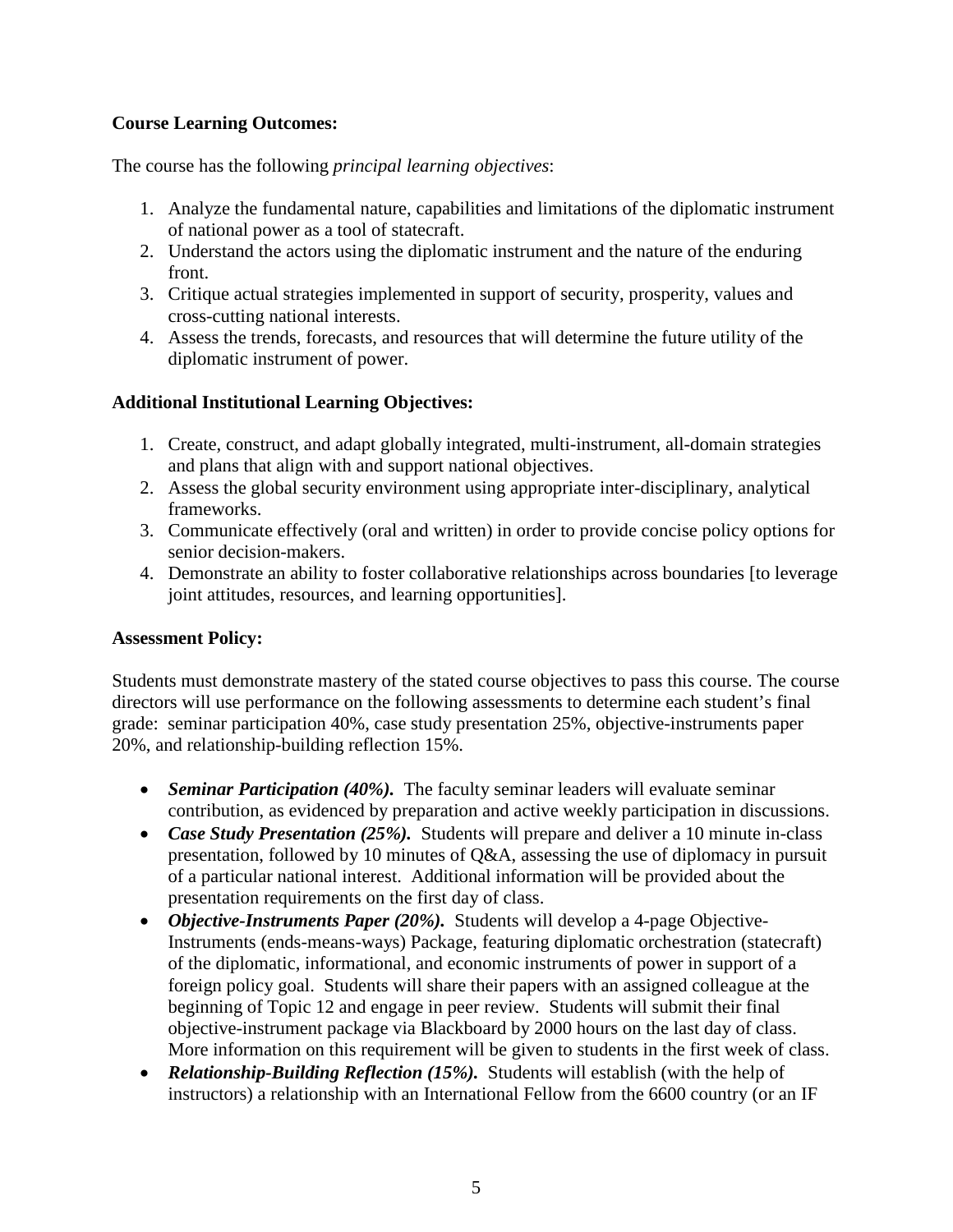who is an expert in the student's 6600 topic) or from the region of the 6600 country and with a U.S. Embassy Locally Employed Staff (LES) from the student's 6600 practicum country. Throughout the course, students will obtain the IF and LES's perceptions of the United States and its policies toward the 6600 practicum country or region. The students will also use knowledge gained from the IF and LES to develop and refine the student's ISRP problem statement, political aim, subordinate objectives, and ends-means-ways approaches. Also, at the end of the course, students will produce a reflection of these interactions. More information will be provided at the beginning of the course.

Students must meet all stated course objectives to pass this course. Students who fail to complete all course requirements in the time allotted will receive an overall grade of Incomplete (I), and students who cannot meet all course objectives will receive an overall grade of Fail (F). In both cases, the student will enter a remediation program in effort to bring the student's performance up to passing standards.

Any student may appeal any course grade. First, within a week of the release of the grade, request a review by the course director. Should this review not lead to a satisfactory resolution, the student should submit a written petition to the NWC Dean of Faculty and Academic Programs within two weeks of the release of the grade. The Dean of Faculty and Academic Programs will convene a faculty panel to conduct a formal review; the decision of that panel will be final.

| Letter Grade | Descriptor                         | Grade  |
|--------------|------------------------------------|--------|
|              |                                    | Points |
| A            | <b>Exceptional Quality</b>         | 4.00   |
| A-           | <b>Superior Quality</b>            | 3.70   |
| $B+$         | <b>High Quality</b>                | 3.30   |
| B            | <b>Expected/Acceptable Quality</b> | 3.00   |
| $B -$        | <b>Below Expected Quality</b>      | 2.70   |
| C            | <b>Unsatisfactory Quality</b>      | 2.00   |
| P            | Pass                               | 0.00   |
| F            | Fail/Unacceptable Quality          | 0.00   |
|              | Incomplete                         | 0.00   |

The following grading scale will be used:

### **Absence Policy:**

- 1. Students must notify their assigned college's leadership and the course professor/instructor of absences in accordance with the College Absence/Leave Policy (see also the Student Handbook).
	- (a) *Foreseen absences* (e.g., student travel) require prior notification.
	- (b) *Unforeseen absences* (e.g., sudden personal injury or illness; sudden injury, illness, or death in the family, etc.) require notification as soon as possible, but no later than the first day the student returns to class.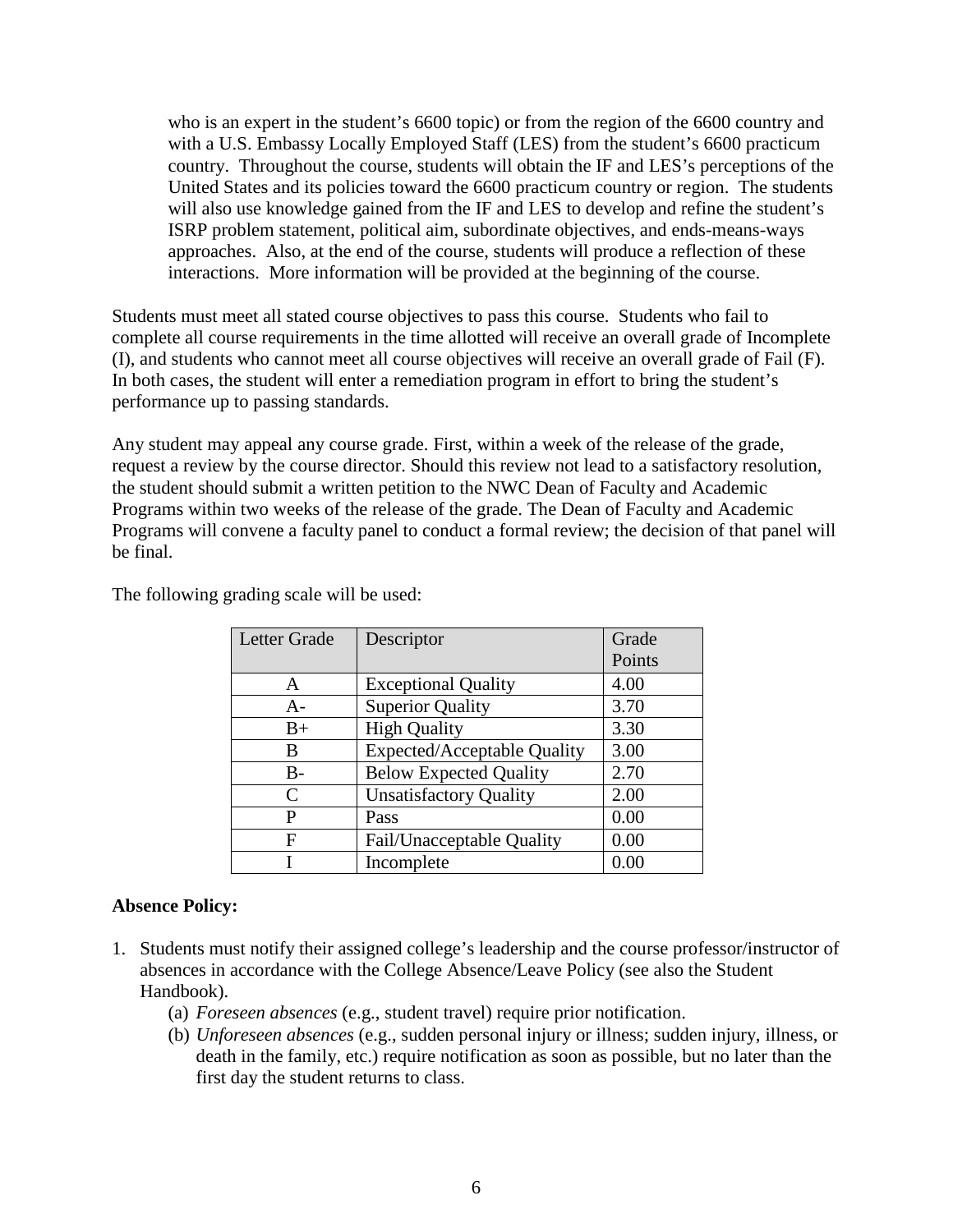- 2. It is the student's responsibility to complete any reading and coursework missed during the absence.
- 3. It is the student's responsibility to complete additional assignments as required by the professor/instructor.
- 4. Students who accumulate 4 or more foreseen or unforeseen absences will be required to participate in a performance review by the course's host college.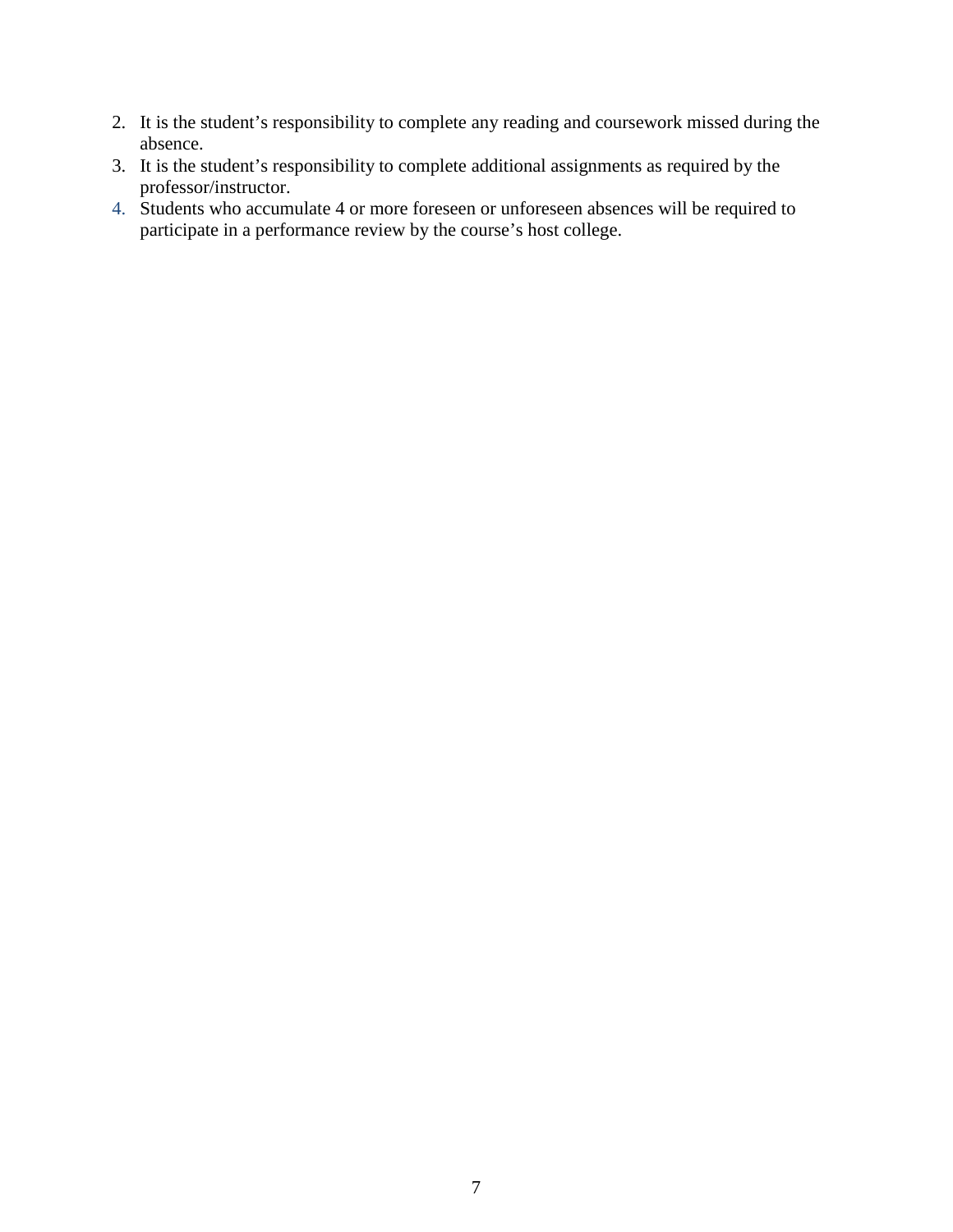# **BLOCK I: Diplomacy and the Enduring Front: Statecraft, Diplomacy Theory, Actors, Instruments**

## **Topic 1: What is Statecraft? What is Diplomacy? Monday, September 14, 2020, 0830-1030**

*"Diplomacy is the art of letting someone else have your way."*

### ~ **American Proverb**

### **Overview**

Our first topic examines diplomacy as statecraft and diplomacy as a tool. We review various definitions of diplomacy and the concept of a "diplomatic trinity" to explain the enduring nature of diplomacy, fundamental tensions pulling at a diplomats and diplomatic culture. We will discuss various types of diplomacy – among states, hard, soft, smart, public, commercial, cultural, people-to-people, etc.

### **Key Questions**

1. What is statecraft? Based on the readings and your previous experience, what are some definitions of statecraft and of diplomacy? Which resonate most with you and why? What is the difference between diplomacy and the diplomatic instrument?

2. How do national interests figure into statecraft and diplomacy? What does Kissinger say about power and legitimacy?

3. Describe the different types of diplomacy. In what way are they the same? How are they different?

4. Do morals matter in foreign policy? How does Nye define morality in foreign affairs? Can the U.S. dispense with values-based (democracy, human rights, gender-racial-ethnic-religious non-discrimination, poverty alleviation) foreign policies?

### **Required Readings: (67 pages)**

1. Kissinger, Henry. *World Order*. Penguin Press, 2014, pages 3-9 (different world orders, legitimacy and power). (7 pages, *Student-issued text*).

2. Freeman, Chas. W. *Arts of Power, Statecraft and Diplomacy*, United States Institute of Peace, 1997, pages 3-5 (introduction), 9-21 (national interests, statecraft, national power), and 33-42 (political actions, political measures, cultural influence). (26 pages, *Student-issued text*).

3. Stevenson, Charles A. *America's Foreign Policy Toolkit, Key Institutions and Processes*, CQ Press, 2013, pages 141-142 (nature of diplomacy). (2 pages, *Student-issued text*).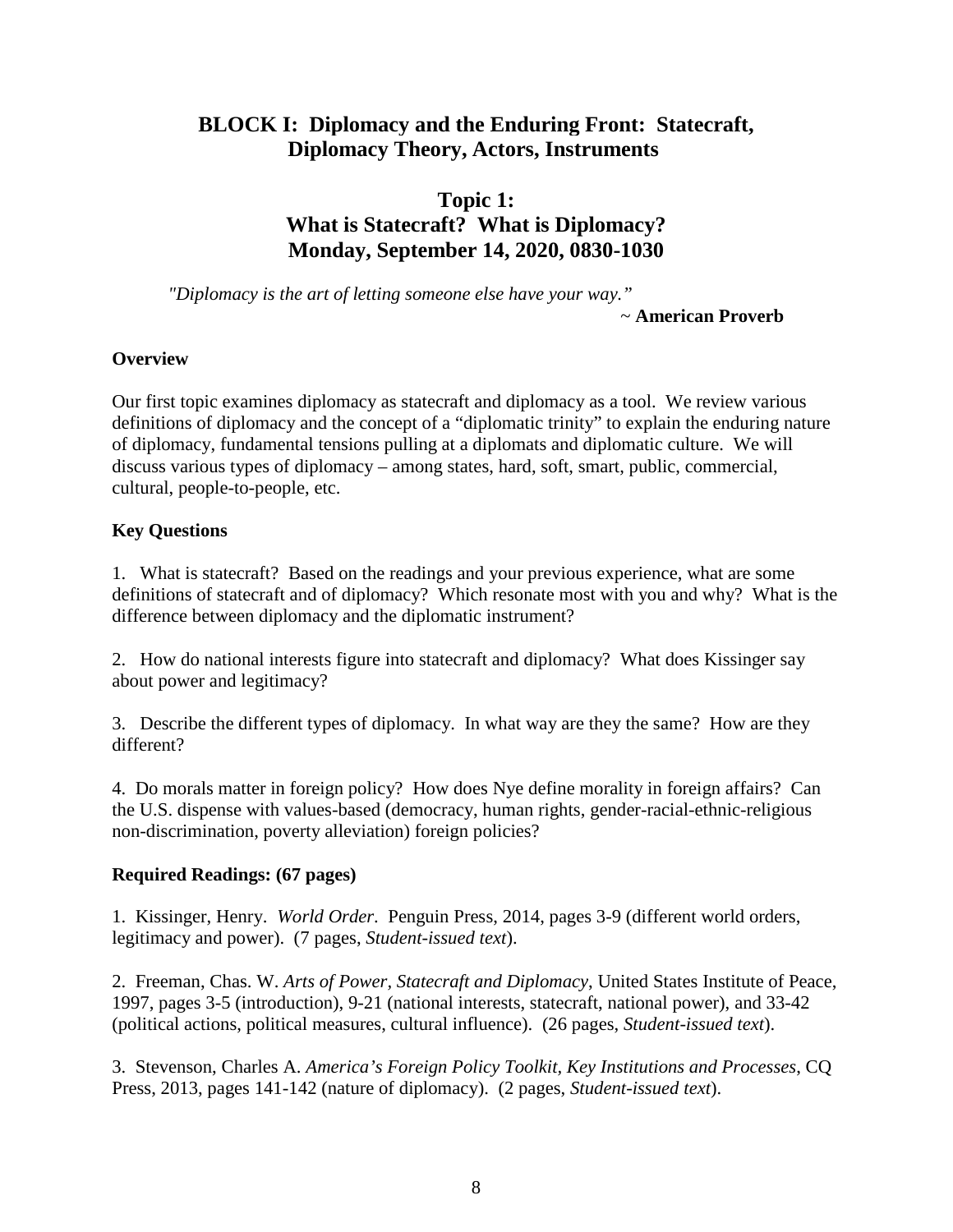4. Ross, Dennis. *Statecraft and How to Restore America's Standing in the World,* New York, Farrar, Straus and Giroux, 2007, pp. x-xii (What is Statecraft?), 6-7, 11 ("Style Matters"), 21-23 (What is Statecraft?). (9 pages)

*Permalink access from within the NDU Library when logged into Blackboard:* [http://eds.b.ebscohost.com.nduezproxy.idm.oclc.org/eds/detail/detail?vid=1&sid=4f7f1e4a](http://eds.b.ebscohost.com.nduezproxy.idm.oclc.org/eds/detail/detail?vid=1&sid=4f7f1e4a-b419-4fed-973d-fe54974c8404%40pdc-v-sessmgr02&bdata=JkF1dGhUeXBlPWlwLHVybCx1aWQmc2l0ZT1lZHMtbGl2ZSZzY29wZT1zaXRl#AN=ndu.240383&db=cat04199a)[b419-4fed-973d-fe54974c8404%40pdc-v](http://eds.b.ebscohost.com.nduezproxy.idm.oclc.org/eds/detail/detail?vid=1&sid=4f7f1e4a-b419-4fed-973d-fe54974c8404%40pdc-v-sessmgr02&bdata=JkF1dGhUeXBlPWlwLHVybCx1aWQmc2l0ZT1lZHMtbGl2ZSZzY29wZT1zaXRl#AN=ndu.240383&db=cat04199a)[sessmgr02&bdata=JkF1dGhUeXBlPWlwLHVybCx1aWQmc2l0ZT1lZHMtbGl2ZSZzY29wZT1](http://eds.b.ebscohost.com.nduezproxy.idm.oclc.org/eds/detail/detail?vid=1&sid=4f7f1e4a-b419-4fed-973d-fe54974c8404%40pdc-v-sessmgr02&bdata=JkF1dGhUeXBlPWlwLHVybCx1aWQmc2l0ZT1lZHMtbGl2ZSZzY29wZT1zaXRl#AN=ndu.240383&db=cat04199a) [zaXRl#AN=ndu.240383&db=cat04199a](http://eds.b.ebscohost.com.nduezproxy.idm.oclc.org/eds/detail/detail?vid=1&sid=4f7f1e4a-b419-4fed-973d-fe54974c8404%40pdc-v-sessmgr02&bdata=JkF1dGhUeXBlPWlwLHVybCx1aWQmc2l0ZT1lZHMtbGl2ZSZzY29wZT1zaXRl#AN=ndu.240383&db=cat04199a)

5. Nye, Joseph S., Jr, *Do Morals Matter? Presidents and Foreign Policy from FDR to Trump*, New York, NY, Oxford University Press, 2020, pp. 15-19 (What is a moral foreign policy? 3-D moral reasoning), 22-23, 27-35 (realism, cosmopolitanism, liberalism, problem of intervention). (16 pages, *Student-issued text*).

6. Cialdini, Robert B. 2001. "Harnessing the Science of Persuasion." *Harvard Business Review*, no. 9. (7 pages)

*You can access the full text from within the NDU Library when logged into Blackboard at:* [https://nduezproxy.idm.oclc.org/login?url=http://search.ebscohost.com/login.aspx?direct=true&](https://nduezproxy.idm.oclc.org/login?url=http://search.ebscohost.com/login.aspx?direct=true&AuthType=ip,url,uid&db=edsbig&AN=edsbig.A80806729&site=eds-live&scope=site) [AuthType=ip,url,uid&db=edsbig&AN=edsbig.A80806729&site=eds-live&scope=site](https://nduezproxy.idm.oclc.org/login?url=http://search.ebscohost.com/login.aspx?direct=true&AuthType=ip,url,uid&db=edsbig&AN=edsbig.A80806729&site=eds-live&scope=site)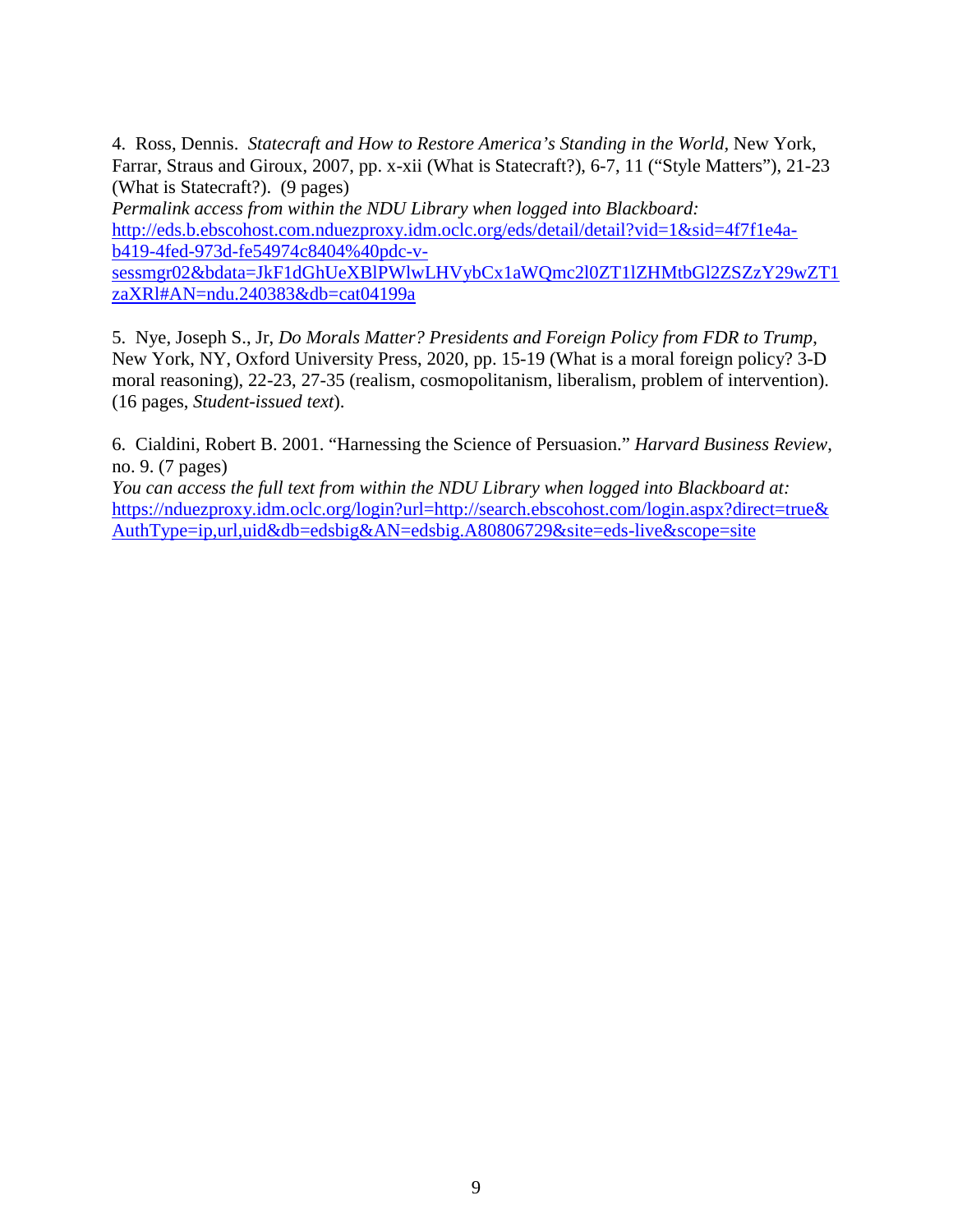## **Topic 2:**

# **The History of American Diplomacy in Pursuit of the National Interest Monday, September 21, 2020, 0830-1030**

### **Overview**

Our second topic focuses on how American diplomacy has evolved over time. It covers the evolution of foreign policy goals and key diplomatic decisions and developments that have shaped American foreign relations. We also investigate the enduring U.S. national interests: security, prosperity, and values, and how strategists have used diplomacy in pursuit of these national interests over time. This will be a key theme throughout the course.

### **Key Questions**

1. What is the national interest? Has the way the United States defined the national interest changed over time? Which interests and values have shaped U.S. foreign policy?

2. What are key decisions and developments that have shaped American diplomatic tradition?

3. What are the national interests and foreign policy goals of various periods in U.S. history? How has America's role in the world changed over time?

## **Required Readings: (97 pages)**

1. Kissinger, Henry. *World Order*. Penguin Press, 2014, pages 256-317 (Wilson through Clinton). (62 pages, *Student-issued text*)

2. Brands, Henry W. "The Idea of the National Interest," *Diplomatic History* 23.2 (1999), pp: 239-261. (23 pages)

*You can access the full text from within the NDU Library when logged into Blackboard:* [http://eds.b.ebscohost.com.nduezproxy.idm.oclc.org/eds/detail/detail?vid=7&sid=820471eb](http://eds.b.ebscohost.com.nduezproxy.idm.oclc.org/eds/detail/detail?vid=7&sid=820471eb-fdcd-4d7f-a292-0fbfb253b3b3%40pdc-v-sessmgr04&bdata=JkF1dGhUeXBlPWlwLHVybCx1aWQmc2l0ZT1lZHMtbGl2ZSZzY29wZT1zaXRl#AN=1862032&db=aph)[fdcd-4d7f-a292-0fbfb253b3b3%40pdc-v-](http://eds.b.ebscohost.com.nduezproxy.idm.oclc.org/eds/detail/detail?vid=7&sid=820471eb-fdcd-4d7f-a292-0fbfb253b3b3%40pdc-v-sessmgr04&bdata=JkF1dGhUeXBlPWlwLHVybCx1aWQmc2l0ZT1lZHMtbGl2ZSZzY29wZT1zaXRl#AN=1862032&db=aph)

[sessmgr04&bdata=JkF1dGhUeXBlPWlwLHVybCx1aWQmc2l0ZT1lZHMtbGl2ZSZzY29wZT1](http://eds.b.ebscohost.com.nduezproxy.idm.oclc.org/eds/detail/detail?vid=7&sid=820471eb-fdcd-4d7f-a292-0fbfb253b3b3%40pdc-v-sessmgr04&bdata=JkF1dGhUeXBlPWlwLHVybCx1aWQmc2l0ZT1lZHMtbGl2ZSZzY29wZT1zaXRl#AN=1862032&db=aph) [zaXRl#AN=1862032&db=aph](http://eds.b.ebscohost.com.nduezproxy.idm.oclc.org/eds/detail/detail?vid=7&sid=820471eb-fdcd-4d7f-a292-0fbfb253b3b3%40pdc-v-sessmgr04&bdata=JkF1dGhUeXBlPWlwLHVybCx1aWQmc2l0ZT1lZHMtbGl2ZSZzY29wZT1zaXRl#AN=1862032&db=aph)

3. Nye, Joseph S., Jr, *Do Morals Matter? Presidents and Foreign Policy from FDR to Trump*, New York, NY, Oxford University Press, 2020, pp. 43-45, 70-72, 97-98, 114-115, 132-133 (12 pages, *Student-issued text*)

### **Additional Readings:**

1. United Nations. "Universal Declaration of Human Rights." [https://www.un.org/en/universal](https://www.un.org/en/universal-declaration-human-rights/)[declaration-human-rights/](https://www.un.org/en/universal-declaration-human-rights/) December 10, 1948.

2. *Scan for general understanding*: Congressional Research Service. "Instances of Use of United States Armed Forces Abroad, 1798-2020," Updated July 20, 2020. <https://fas.org/sgp/crs/natsec/R42738.pdf>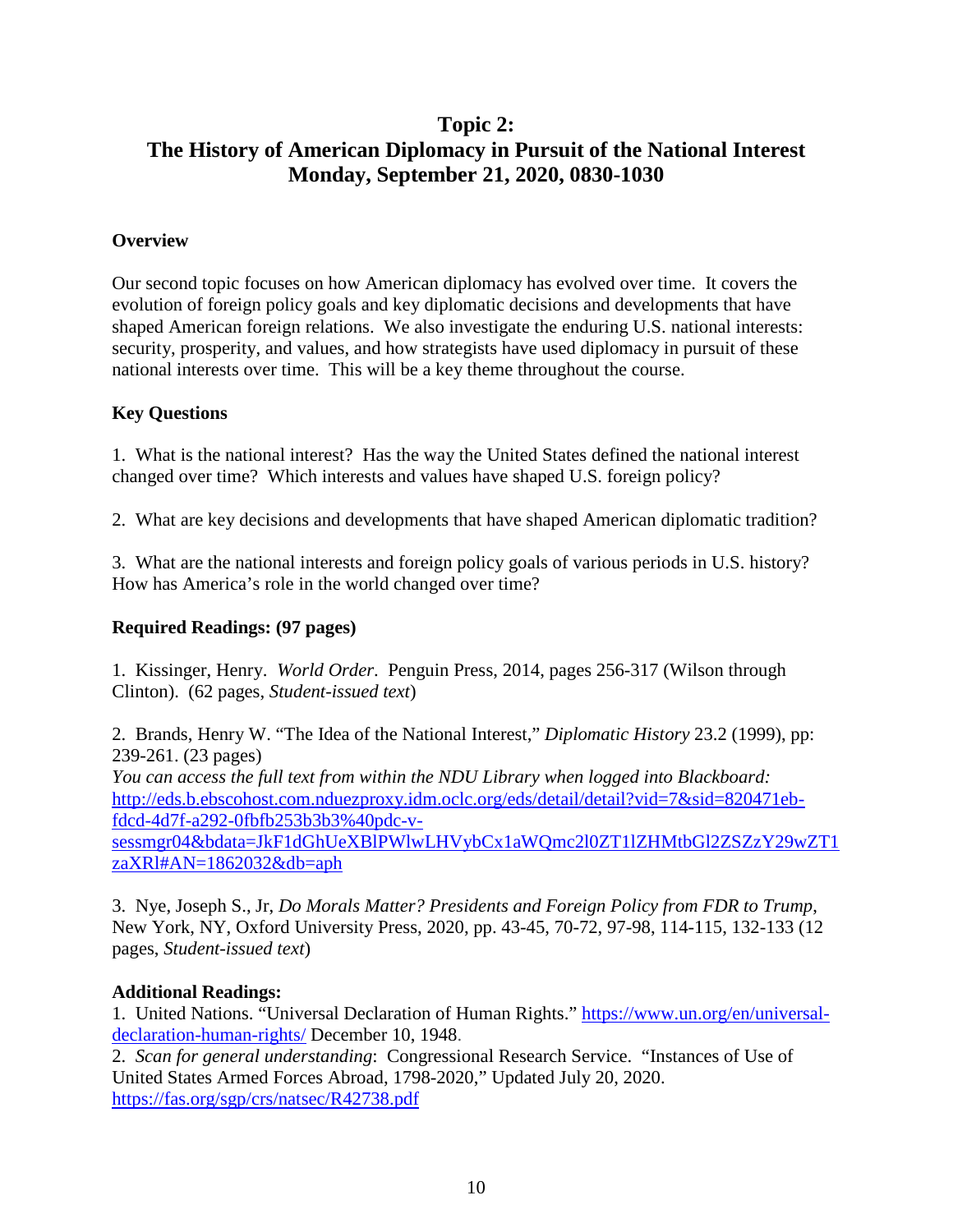## **Topic 3: The Enduring Front I: The Nature of our Era, the Utility of Diplomacy Monday, October 5, 2020, 0830-1030**

### **Overview**

The domestic and international context determine how successful different diplomatic approaches will be. The first step is to define "the nature of our age." After the end of the Cold War, the nature of the age, for the United States, was one of global leadership in the search for economic prosperity, within a rules-based, international order. After 9/11, we transitioned to a global war against terrorists. The consensus in Washington seems that we've entered an era of great power competition, of networks, and of rising inequality and populist anger. China, Russia and every other country has its own view of the "nature of our era." What does this mean for diplomacy in pursuit of our national interests? The day in, day out activity associated with that pursuit is the enduring front.

### **Key Questions**

1. What is the nature of our age, domestically and internationally? How might other countries perceive the nature of our age? How do these views affect the utility of the diplomatic instrument?

2. What is the enduring front? Does strategy-making start when we encounter a problem?

3. What is the U.S. "national mood?" Why does it matter to diplomacy? How does the U.S. public's general disinterest in foreign affairs and diplomacy affect the U.S. ability to carry out diplomacy?

4. According to Freeman, what are the tasks of all diplomats? What are diplomatic maneuvers?

### **Required Readings: (104 pages)**

1. Nye, Joseph S., Jr, *Do Morals Matter? Presidents and Foreign Policy from FDR to Trump*, New York, NY, Oxford University Press, 2020, pp. 155-180 (Obama, Trump presidencies). (26 pages, *Student-issued text*)

2. Ramo, Joshua Cooper, *The Seventh Sense*, New York, NY, Little, Brown and Company, 2016, pp. 26-29, 32-40, 48-51, 75-92 (the age of network power); 106-124 and 220-221 (power in connected systems, concentration and distribution) (57 pages, *Student-issued text*)

3. Freeman, Chas. W. *Arts of Power, Statecraft and Diplomacy*, United States Institute of Peace, 1997, pp. 73-75 (varieties of diplomatic strategy), 77-84 (diplomatic maneuver), 87-92 (diplomatic negotiation), 93-96 (relations between states). (21 pages, *Student-issued text*)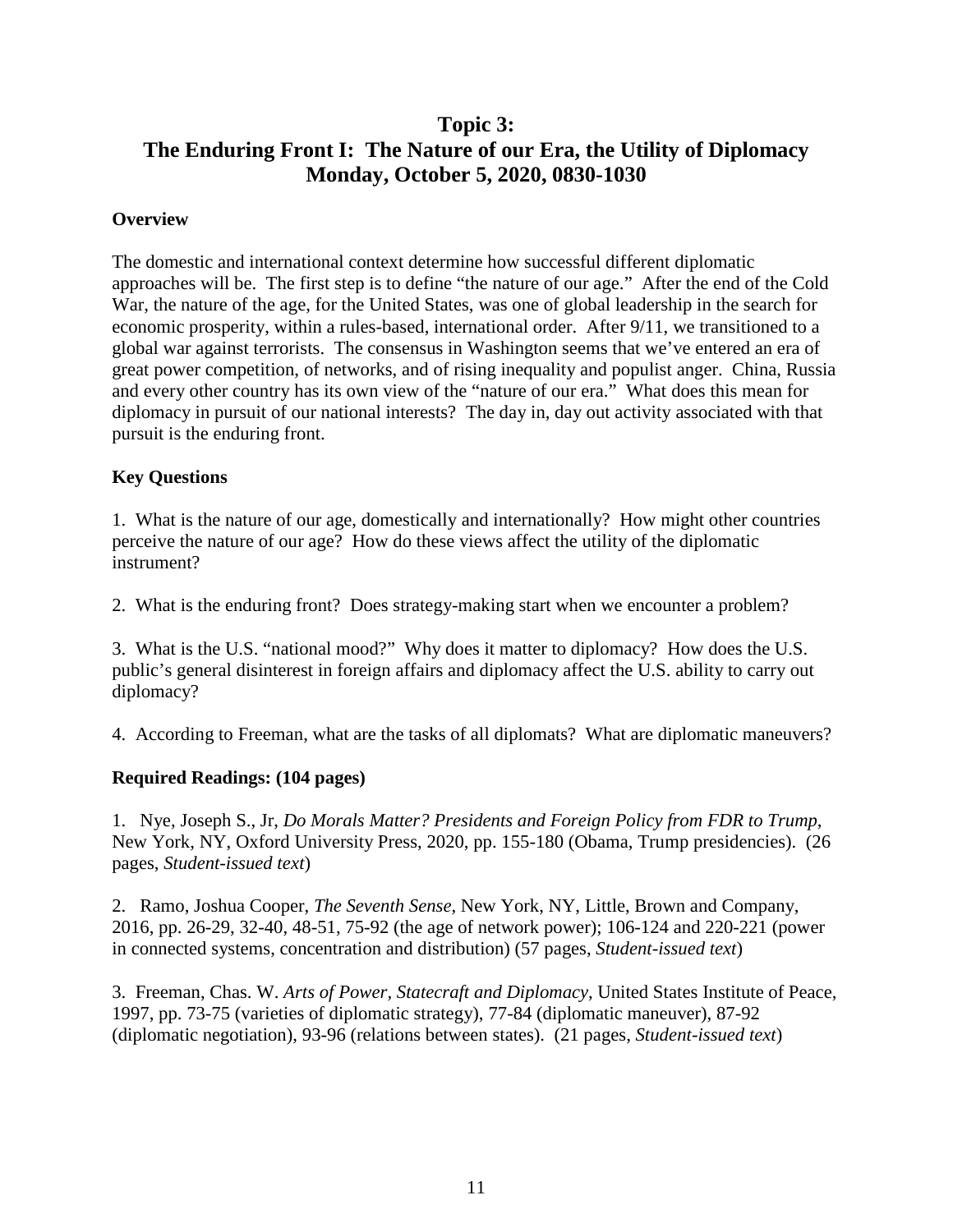### **Additional Reading:**

Gates, Robert M. 2020. "The Overmilitarization of American Foreign Policy." Foreign Affairs 99 (4): 121–32.

*You can access the full text from within the NDU Library when logged into Blackboard at:* [https://nduezproxy.idm.oclc.org/login?url=https://search.ebscohost.com/login.aspx?direct=true&](https://nduezproxy.idm.oclc.org/login?url=https://search.ebscohost.com/login.aspx?direct=true&AuthType=ip,url,uid&db=tsh&AN=143580968&site=ehost-live&scope=site) [AuthType=ip,url,uid&db=tsh&AN=143580968&site=ehost-live&scope=site](https://nduezproxy.idm.oclc.org/login?url=https://search.ebscohost.com/login.aspx?direct=true&AuthType=ip,url,uid&db=tsh&AN=143580968&site=ehost-live&scope=site)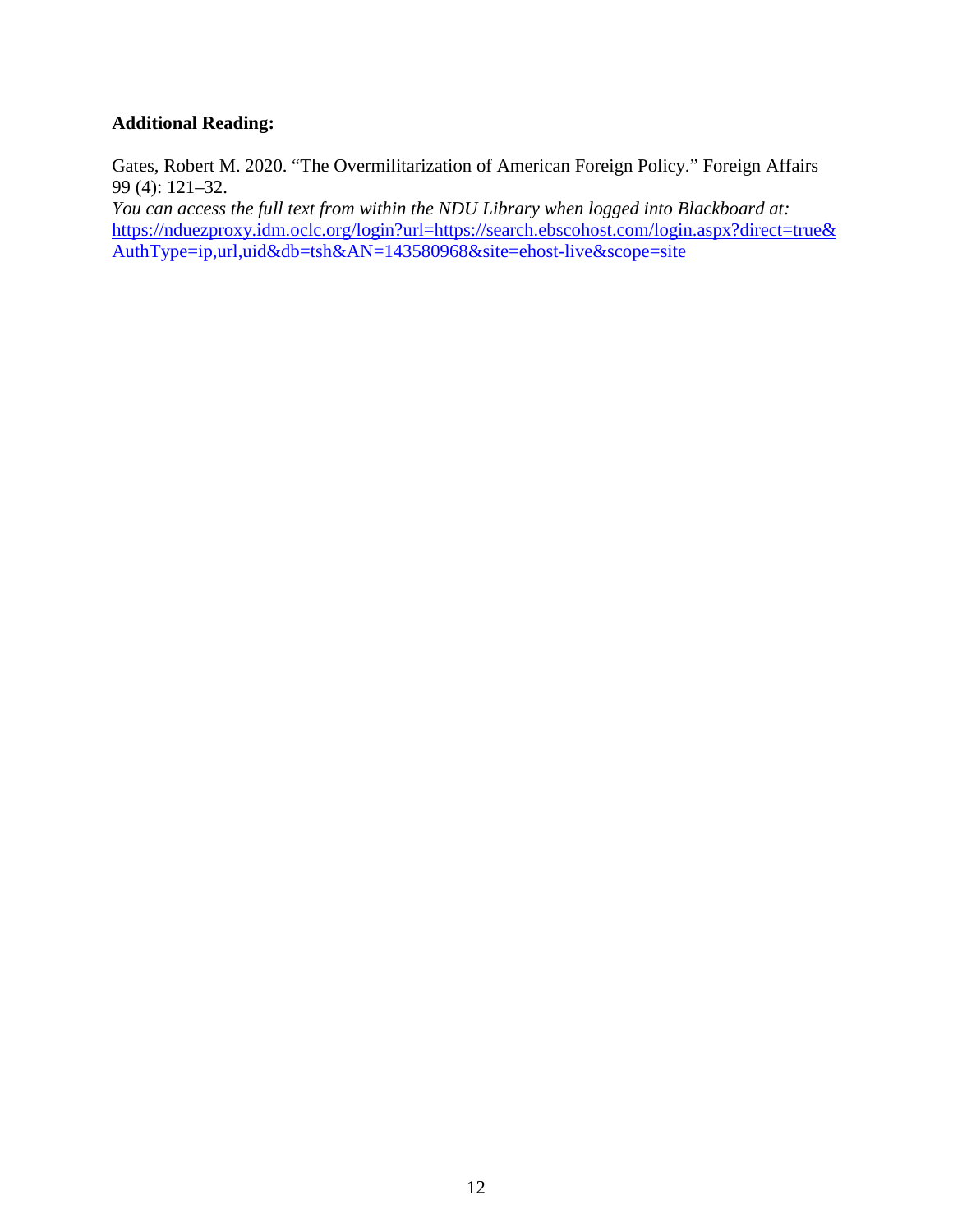# **Topic 4: The Enduring Front II: Diplomatic Actors and Instruments Monday, September 28, 2020, 0830-1030**

### **Overview**

This week's seminar dives into the institutions and actors that conduct U.S. diplomacy and reviews the tools and approaches they use. We will first cover the five official U.S. Foreign Affairs Agencies: the U.S. Department of State, the U.S. Agency for International Development (USAID), the Foreign Commercial Service (FCS, part of the Department of Commerce), the Foreign Agriculture Service (FAS, part of the Department of Agriculture), and the U.S. Agency for Global Media (USAGM, formerly the Broadcasting Board of Governors). We'll then review the great number of U.S. Government entities that also conduct diplomacy, including the White House, the Departments of Defense, Energy, Treasury, Homeland Security, and the U.S. Congress. Our review of diplomatic actors would not be complete without a discussion of nonstate actors that play an important role in U.S. diplomacy and soft power: international organizations, NGOs, think tanks, business, the media, diaspora groups, citizen groups, universities, etc. Each of these entities uses certain instruments – from negotiations to aid, sanctions to exchanges, in pursuit of their missions (which don't always coincide with the U.S. national interest). Be ready for a lively seminar that will make you think differently about who is a diplomat.

### **Key Questions**

1. What are the U.S. Foreign Affairs Agencies and what are their responsibilities? What are the tools they use to advance U.S. interests, U.S. foreign policy goals, and their missions?

2. What are the key non-Foreign Affairs Agencies that engage in diplomacy? How do they do it? How do they interact with the Foreign Affairs agencies?

3. How do the White House and NSC engage diplomatically? What is Congress's role in diplomacy? How is policy coordinated with the rest of the government?

4. How does the U.S. use diplomacy in International Organizations in pursuit of U.S. interests and policy goals? Should we use them more or less?

5. What role do non-state actors play in U.S. diplomacy? What happens when their interests do not coincide with U.S. policy?

### **Required Readings: (96 pages)**

1. Stevenson, Charles A. *America's Foreign Policy Toolkit, Key Institutions and Processes*, CQ Press, 2013, pp. 143-153, 155-158, 160-162 (State Dept., NSC); 170-196 (economic tools); 86- 90, 163-165 (Congress); 274-300 (international organizations); 301-312(other). (91 pages, *Student-issued text*)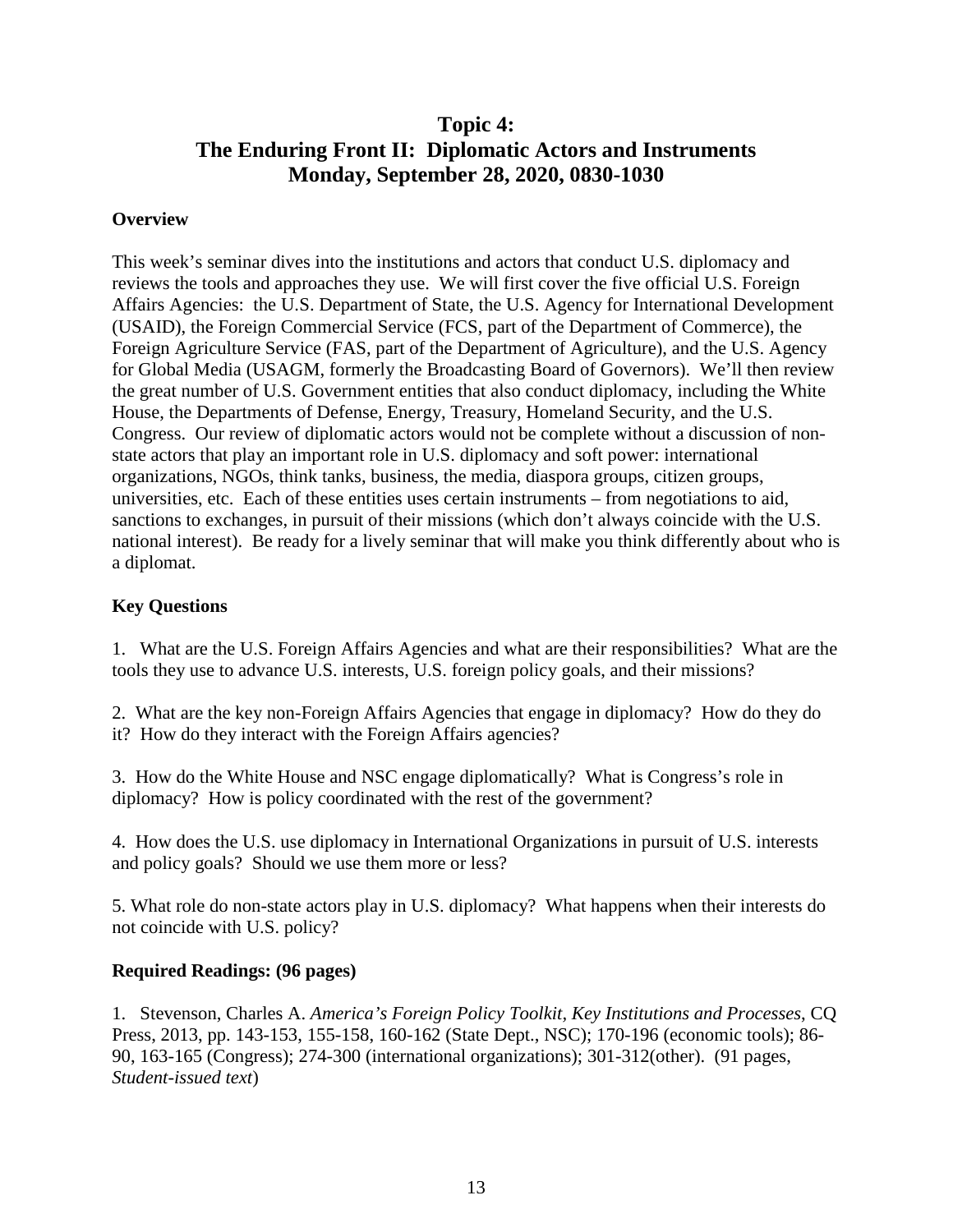2. Freeman, Chas. W. *Arts of Power, Statecraft and Diplomacy*, United States Institute of Peace, 1997, pp. 43-44 (cultural exchange), 50-52 (economic measures). (5 pages, *Student-issued text*)

### **Additional Reading:**

Ross, Dennis. *Statecraft and How to Restore America's Standing in the World,* New York, Farrar, Straus and Giroux, 2007, pp. 133-142 (lessons of statecraft for today; high stakes, intensive effort, bureaucracy in harmony). (10 pages) *Permalink access from within the NDU Library when logged into Blackboard:* [http://eds.b.ebscohost.com.nduezproxy.idm.oclc.org/eds/detail/detail?vid=1&sid=4f7f1e4a](http://eds.b.ebscohost.com.nduezproxy.idm.oclc.org/eds/detail/detail?vid=1&sid=4f7f1e4a-b419-4fed-973d-fe54974c8404%40pdc-v-sessmgr02&bdata=JkF1dGhUeXBlPWlwLHVybCx1aWQmc2l0ZT1lZHMtbGl2ZSZzY29wZT1zaXRl#AN=ndu.240383&db=cat04199a)[b419-4fed-973d-fe54974c8404%40pdc-v](http://eds.b.ebscohost.com.nduezproxy.idm.oclc.org/eds/detail/detail?vid=1&sid=4f7f1e4a-b419-4fed-973d-fe54974c8404%40pdc-v-sessmgr02&bdata=JkF1dGhUeXBlPWlwLHVybCx1aWQmc2l0ZT1lZHMtbGl2ZSZzY29wZT1zaXRl#AN=ndu.240383&db=cat04199a)[sessmgr02&bdata=JkF1dGhUeXBlPWlwLHVybCx1aWQmc2l0ZT1lZHMtbGl2ZSZzY29wZT1](http://eds.b.ebscohost.com.nduezproxy.idm.oclc.org/eds/detail/detail?vid=1&sid=4f7f1e4a-b419-4fed-973d-fe54974c8404%40pdc-v-sessmgr02&bdata=JkF1dGhUeXBlPWlwLHVybCx1aWQmc2l0ZT1lZHMtbGl2ZSZzY29wZT1zaXRl#AN=ndu.240383&db=cat04199a) [zaXRl#AN=ndu.240383&db=cat04199a](http://eds.b.ebscohost.com.nduezproxy.idm.oclc.org/eds/detail/detail?vid=1&sid=4f7f1e4a-b419-4fed-973d-fe54974c8404%40pdc-v-sessmgr02&bdata=JkF1dGhUeXBlPWlwLHVybCx1aWQmc2l0ZT1lZHMtbGl2ZSZzY29wZT1zaXRl#AN=ndu.240383&db=cat04199a)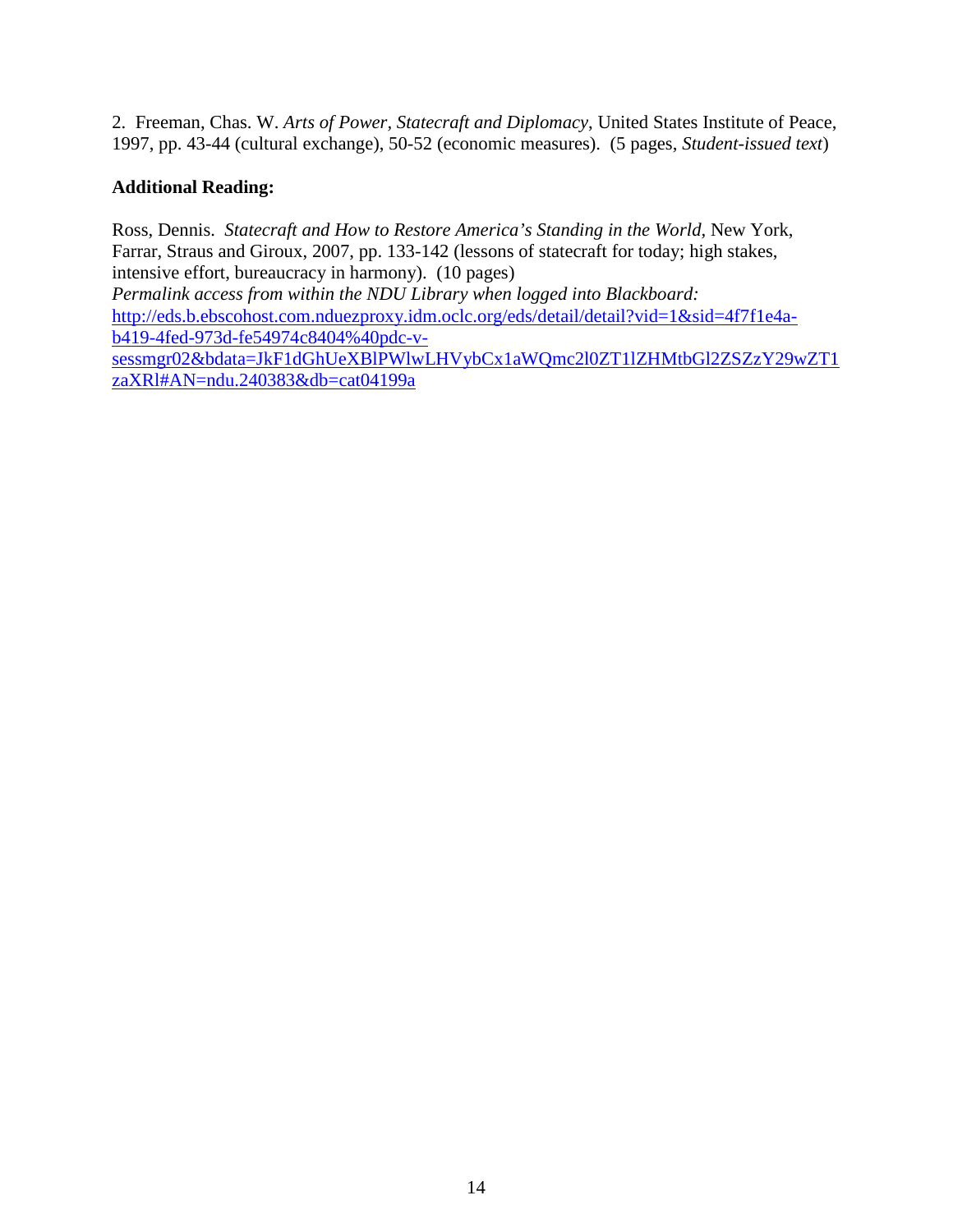# **Topic 5: The Enduring Front III: Diplomacy in the Field Monday, October 19, 2020, 0830-1030**

### **Overview**

We'll end Block I with a discussion of how U.S. embassies operate, *i.e.*, how the U.S. government advances on its foreign policy goals in the field. An embassy serves as the pulse for U.S. diplomatic engagements and initiatives overseas. Usually located in a capital city, the size, personnel, and activities of individual embassies vary. The ambassador, whose appointment must receive Senate approval, leads the embassy's personnel, including the deputy chief of mission, the country team, foreign and civil service officers from U.S. federal agencies, and Foreign Service National employees. Many embassies are like "little Washingtons" - hubs of interagency activity, debate, and, sometimes, rivalries. Embassies have standard functions, including interacting with foreign government counterparts, delivering messages from our government (demarches), advancing cooperation on law enforcement, intelligence sharing, reporting on political and economic issues, completing congressionally mandated reports, taking care of American citizens, promoting the interests of U.S. companies, organizing people-topeople exchange, and telling America's story to foreign audiences. Today we'll discuss the functions of embassies, consulates and other missions abroad and in international organizations, discuss traditional diplomatic maneuvers, and analyze Washington-field dynamics. We will cover negotiations (arguably, *the* tool of statecraft) and a bit of mediation.

### **Key Questions**

1. What are the challenges and priorities of a U.S. Embassy, both in a bilateral context and working with Washington?

2. What are Dennis Ross' "Twelve Rules to Follow" in negotiations? Which do you think are most important? Which surprised you?

3. Does an embassy create or simply implement strategy, or both? How? What is the relationship between an embassy's activities and the State-USAID Joint Strategic Plan?

### **Required Readings: (100 pages)**

1. Stevenson, Charles A. *America's Foreign Policy Toolkit, Key Institutions and Processes*, CQ Press, 2013, pp. 157-160. (4 pages, *Student-issued text*)

2. Freeman, Chas. W. *Arts of Power, Statecraft and Diplomacy*, United States Institute of Peace, 1997, pp. 96-104, 107-134. (37 pages, *Student-issued text*)

3. Ross, Dennis. *Statecraft and How to Restore America's Standing in the World*, New York, NY, Farrar, Straus and Giroux, 2007, pp. 187-222 (negotiations, a bit on mediation). (36 pages) *Permalink access from within the NDU Library when logged into Blackboard:*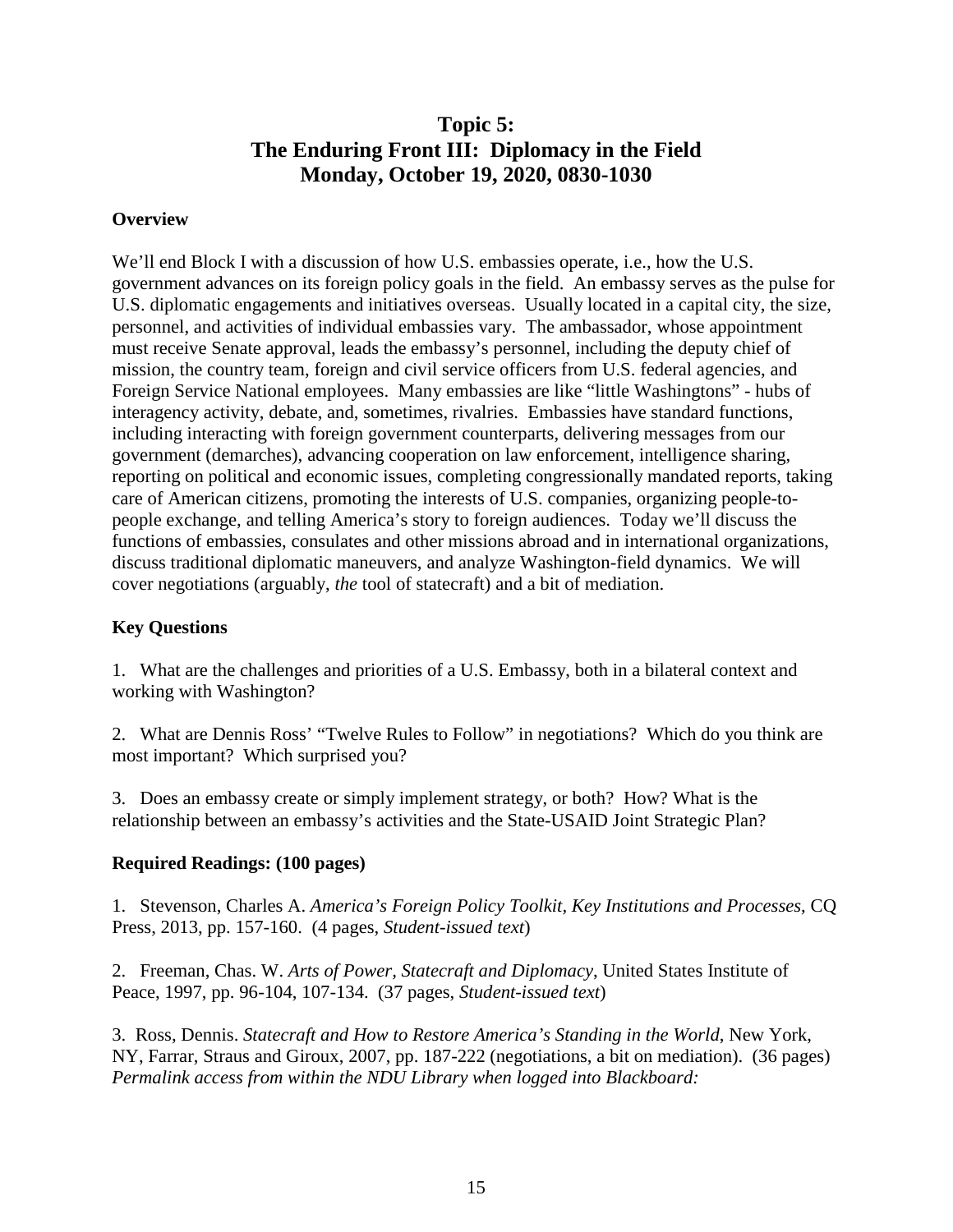[http://eds.b.ebscohost.com.nduezproxy.idm.oclc.org/eds/detail/detail?vid=1&sid=4f7f1e4a](http://eds.b.ebscohost.com.nduezproxy.idm.oclc.org/eds/detail/detail?vid=1&sid=4f7f1e4a-b419-4fed-973d-fe54974c8404%40pdc-v-sessmgr02&bdata=JkF1dGhUeXBlPWlwLHVybCx1aWQmc2l0ZT1lZHMtbGl2ZSZzY29wZT1zaXRl#AN=ndu.240383&db=cat04199a)[b419-4fed-973d-fe54974c8404%40pdc-v](http://eds.b.ebscohost.com.nduezproxy.idm.oclc.org/eds/detail/detail?vid=1&sid=4f7f1e4a-b419-4fed-973d-fe54974c8404%40pdc-v-sessmgr02&bdata=JkF1dGhUeXBlPWlwLHVybCx1aWQmc2l0ZT1lZHMtbGl2ZSZzY29wZT1zaXRl#AN=ndu.240383&db=cat04199a)[sessmgr02&bdata=JkF1dGhUeXBlPWlwLHVybCx1aWQmc2l0ZT1lZHMtbGl2ZSZzY29wZT1](http://eds.b.ebscohost.com.nduezproxy.idm.oclc.org/eds/detail/detail?vid=1&sid=4f7f1e4a-b419-4fed-973d-fe54974c8404%40pdc-v-sessmgr02&bdata=JkF1dGhUeXBlPWlwLHVybCx1aWQmc2l0ZT1lZHMtbGl2ZSZzY29wZT1zaXRl#AN=ndu.240383&db=cat04199a) [zaXRl#AN=ndu.240383&db=cat04199a](http://eds.b.ebscohost.com.nduezproxy.idm.oclc.org/eds/detail/detail?vid=1&sid=4f7f1e4a-b419-4fed-973d-fe54974c8404%40pdc-v-sessmgr02&bdata=JkF1dGhUeXBlPWlwLHVybCx1aWQmc2l0ZT1lZHMtbGl2ZSZzY29wZT1zaXRl#AN=ndu.240383&db=cat04199a)

4. "State-USAID Joint Strategic Plan." pp. 11-21 and skim Table of Contents (11 pages). PDF found at this link and on Blackboard. <https://www.state.gov/wp-content/uploads/2018/12/Joint-Strategic-Plan-FY-2018-2022.pdf>

5. Schein, Edgar H., and Peter A. Schein. *Humble Leadership: The Power of Relationships, Openness, and Trust*. Berrett-Koehler Publishers, 2018, chapter 2, pp. 24-26 (4 levels of relationships and "personization"), pp. 28-36 (levels 1 and 2) (12 pages). *You can access the full text from within the NDU Library when logged into Blackboard):* [http://eds.b.ebscohost.com.nduezproxy.idm.oclc.org/eds/ebookviewer/ebook/bmxlYmtfXzE3MT](http://eds.b.ebscohost.com.nduezproxy.idm.oclc.org/eds/ebookviewer/ebook/bmxlYmtfXzE3MTkwMjJfX0FO0?sid=a605b735-fc12-45f8-9f72-025059b7e64e@sessionmgr103&vid=2&format=EB&rid=2) [kwMjJfX0FO0?sid=a605b735-fc12-45f8-9f72-](http://eds.b.ebscohost.com.nduezproxy.idm.oclc.org/eds/ebookviewer/ebook/bmxlYmtfXzE3MTkwMjJfX0FO0?sid=a605b735-fc12-45f8-9f72-025059b7e64e@sessionmgr103&vid=2&format=EB&rid=2) [025059b7e64e@sessionmgr103&vid=2&format=EB&rid=2](http://eds.b.ebscohost.com.nduezproxy.idm.oclc.org/eds/ebookviewer/ebook/bmxlYmtfXzE3MTkwMjJfX0FO0?sid=a605b735-fc12-45f8-9f72-025059b7e64e@sessionmgr103&vid=2&format=EB&rid=2)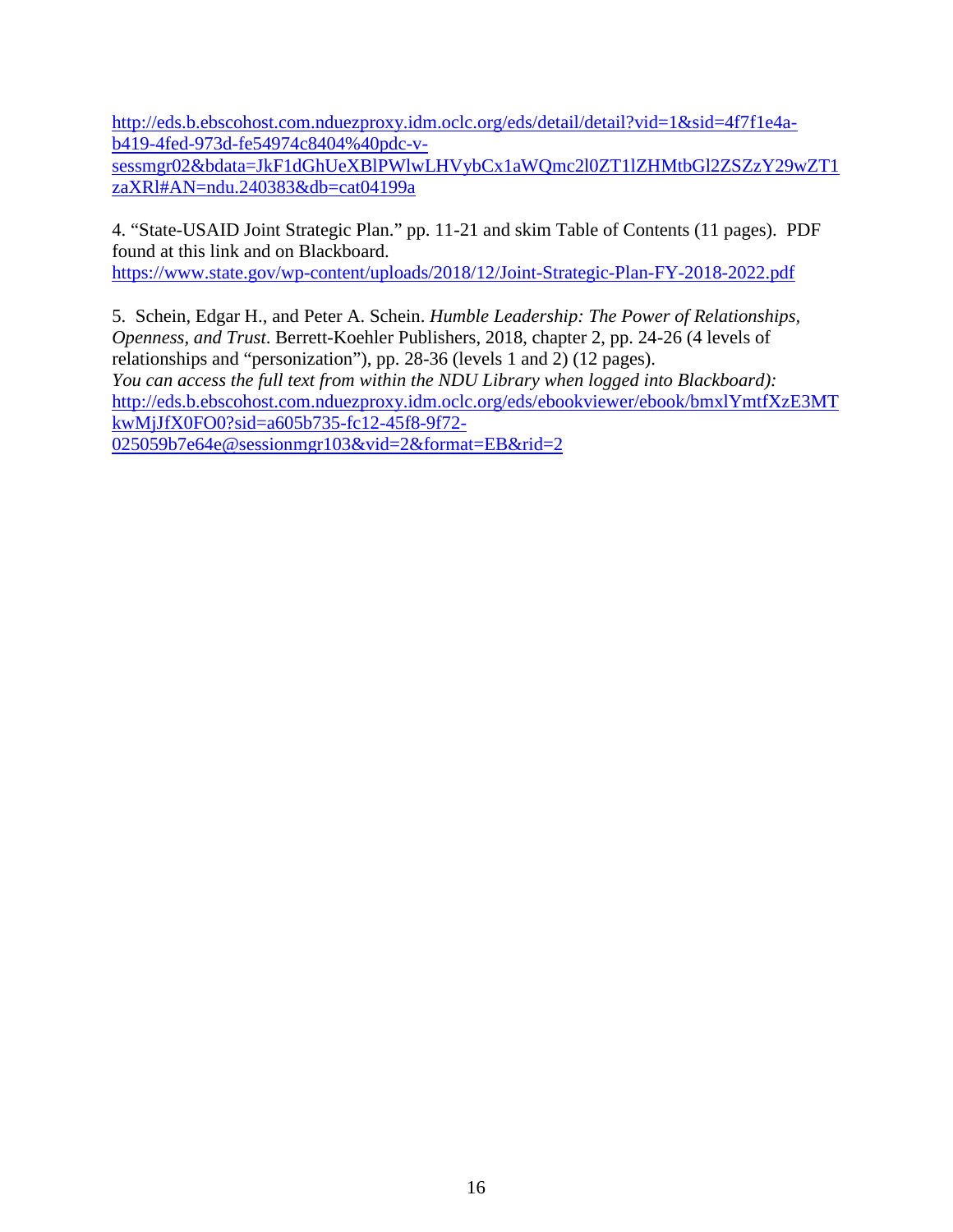## **BLOCK II: Diplomacy in Action**

## **Topic 6: Case Studies: Using Diplomacy in Pursuit of Security Monday, October 26, 2020, 0830-1030**

### **Overview**

This week we begin Block II, which focuses on case studies that show how the United States uses diplomacy in pursuit of its national interests and specific foreign policies. Over the next four weeks, each student will have the opportunity to present an analysis of a real-world case showing how the diplomacy tool was deployed and orchestrated with other tools to achieve a political aim (or foreign policy) that supported our national interests of security, prosperity, values, and the pursuit of global public goods. (Deibel calls values "values projection.") For Block II, each student will choose one case from any of the four "buckets" for in-depth study and to present to the class. These case studies were developed by NWC 2020 graduates Kyle Richardson, Erin Sawyer, Joy Sakurai, Michelle Riebeling and Debi Mosel.

In today's seminar, students will present case studies in which the U.S. government used diplomacy in the pursuit of greater security for the United States. The range of diplomatic case studies in this topic illustrates the complexity and the nuance of how diplomacy is employed to advance U.S. security interests over a long time-horizon. Each student will need to read one basic reading about each "security" case to become familiar with the foreign policy goals (political aim and subordinate objectives) and the efforts involved (means and ways).

- 1. *Missile Defense in Europe:* Examines the process through which the United States pursued the establishment of a Europe-based missile defense system to defend against potential threats to Europe and the United States from Iranian missile attacks.
- 2. *JCPOA (Joint Comprehensive Plan of Action) with Iran (nuclear weapons agreement):* Examines the diplomacy behind the negotiations leading up to the signing of the JCPOA in 2015. Evaluates strategic objectives and explores whether the JCPOA was a success, a failure, or a work in progress.
- 3. *Libyan Conflict in 2011 and Beyond:* Examines the NATO-led intervention in the Libyan civil war in 2011, including the humanitarian justification for protecting civilians and the aftermath of destabilization, proxy conflict, and continued political strife.
- 4. *Counternarcotics:* Analyzes how the United States uses foreign assistance tools and diplomatic engagement to achieve bilateral security (in this case, law enforcement and the fight against transnational organized criminal networks) objectives. Specifically looks at the Merida Initiative, a counternarcotics assistance program between the United States and Mexico.
- 5. *Counterterrorism (ISIS):* Explores the U.S.-led diplomatic effort to create and sustain the global coalition to defeat ISIS and liberate the territory it controlled across large swaths of Syria and Iraq.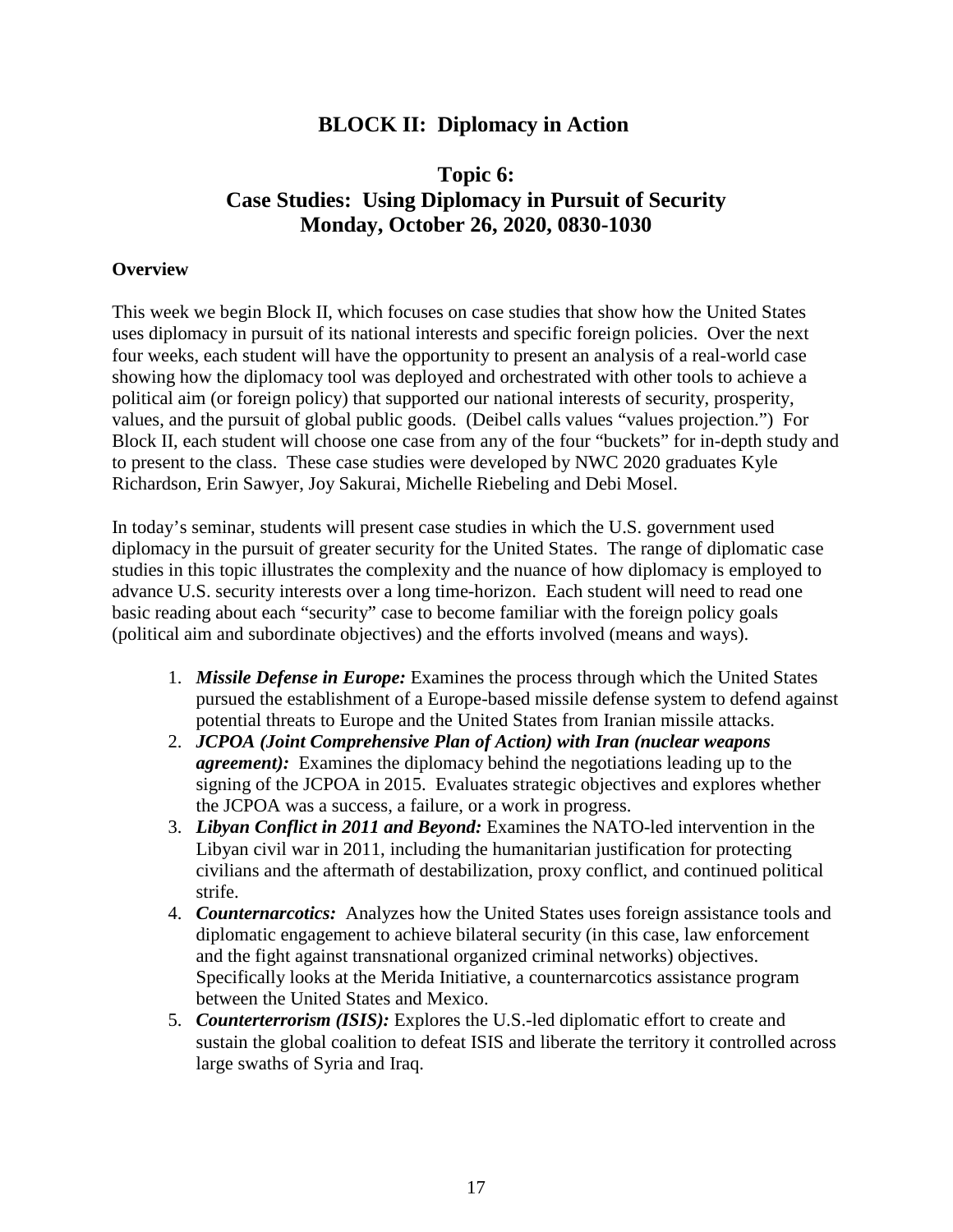After doing research, students who chose to present a security case study will give a 10-minute presentation addressing the following:

- a) Context, flow of history: what had happened beforehand to build up to the decision to address the challenge, both internationally and domestically?
- b) The strategic challenge (threat or opportunity) for the United States: What political aim (i.e., overarching policy goal) did the USG decide upon? What were the countervailing pressures? What did the other country (or multinational organizations) want/not want?
- c) Subordinate objectives (the different lines of effort or courses of action) used to achieve that overall policy goal.
- d) What were the orchestration dynamics (means and ways)? Which instruments (e.g., diplomatic, informational, economic/assistance) were chosen to achieve these objectives? Which institutions and actors (USG departments/agencies, foreign allies or partners, international organizations, NGOs, others) were involved? What ways (approaches, modes of action) were used? What were the U.S. leadership considerations? Assumptions? Viability? Risks?
- e) State whether you believe the strategy was a success. Why? Unintended consequences? Long-term maintenance: what has been the enduring impact of the USG effort on the bilateral, regional and multilateral relationships? What has the USG done to maintain the success or mitigate the failure of the effort?

Each presentation will be followed by 10 minutes of Q&A. Students not presenting today will be assigned specific roles during the briefing and Q&A session.

We'll use our remaining time in class to debrief the cases and discuss the following questions:

### **Key Questions**

1. Why would strategists choose the diplomatic tool to pursue security? When would another tool be more appropriate?

2. Diplomacy is both a tool and an orchestrator of other tools. In the cases studied today, how was diplomacy used? Can you think of other cases in which diplomacy was deployed in pursuit of security, either as a tool or as an orchestrator of other tools?

### **Required Reading: (***77 pages***)**

*Note***: All students should do the basic reading for each of the "security" case studies. To present a case study, the student should do additional research and analyze the case more deeply. Instructors will offer more research resources for each case study.**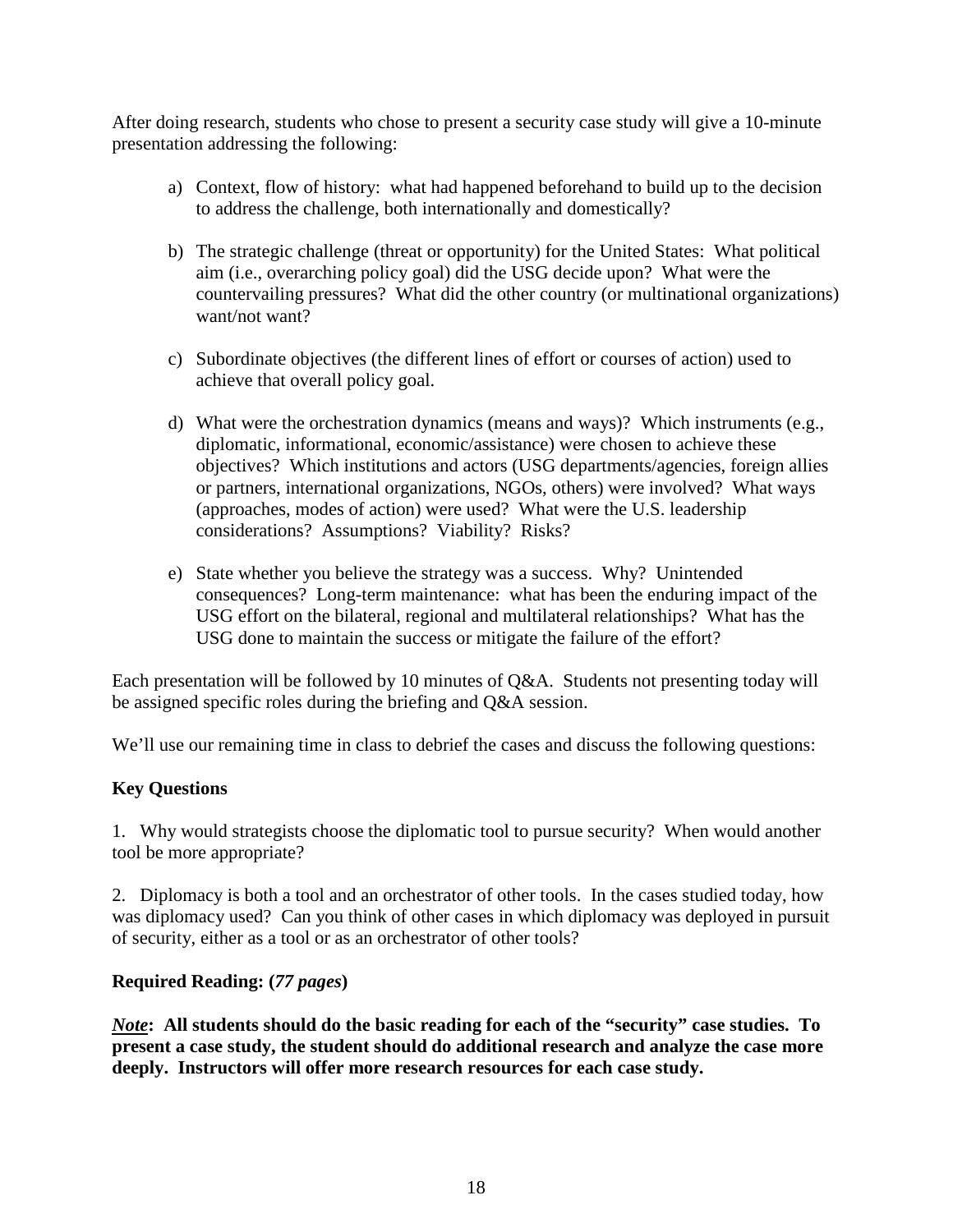### *Missile Defense in Europe*

Pifer, Steven. "Missile Defense in Europe: Cooperation or Contention." *Brookings Arms Control Series* Paper 8 (May 2012). [https://www.brookings.edu/wp](https://www.brookings.edu/wp-content/uploads/2016/06/0508_MISSILE_DEFENSE_PIFER.pdf)[content/uploads/2016/06/0508\\_MISSILE\\_DEFENSE\\_PIFER.pdf.](https://www.brookings.edu/wp-content/uploads/2016/06/0508_MISSILE_DEFENSE_PIFER.pdf) *Read pp. 4-17 (14 pages).*

### *JCPOA (Joint Comprehensive Plan of Action) with Iran*

Sherman, Wendy, "How We Got the Iran Deal and Why We'll Miss It," *Foreign Affairs*, September/October 2018. [https://www.foreignaffairs.com/articles/2018-08-14/how-we-got-iran](https://www.foreignaffairs.com/articles/2018-08-14/how-we-got-iran-deal)[deal.](https://www.foreignaffairs.com/articles/2018-08-14/how-we-got-iran-deal) *Read pp. 186-197 (12 pages)*.

### *Libyan Conflict in 2011 and Beyond*

Chivvis, Christopher S., Keith Crane, Peter Mandaville, and Jeffrey Martini. "Libya's Post-Qaddafi Transition: The Nation-Building Challenge." RAND Corporation, 2012. [https://www.rand.org/pubs/research\\_reports/RR129.html.](https://www.rand.org/pubs/research_reports/RR129.html) *Read pp. 1-17 (18 pages).*

### *Counternarcotics*

Congressional Research Service, "U.S.-Mexican Security Cooperation: The Merida Initiative and Beyond," June 29, 2017, [https://fas.org/sgp/crs/row/R41349.pdf.](https://fas.org/sgp/crs/row/R41349.pdf) *Read Summary and pp. 9-31 (23 pages).*

### *Counterterrorism (ISIS)*

Christopher M. Blanchard and Carla Humud, "The Islamic State and U.S. Policy," Congressional Research Service, September 25, 2018. [https://fas.org/sgp/crs/mideast/R43612.pdf.](https://fas.org/sgp/crs/mideast/R43612.pdf) *Read Summary and pp. 1-8 (10 pages).*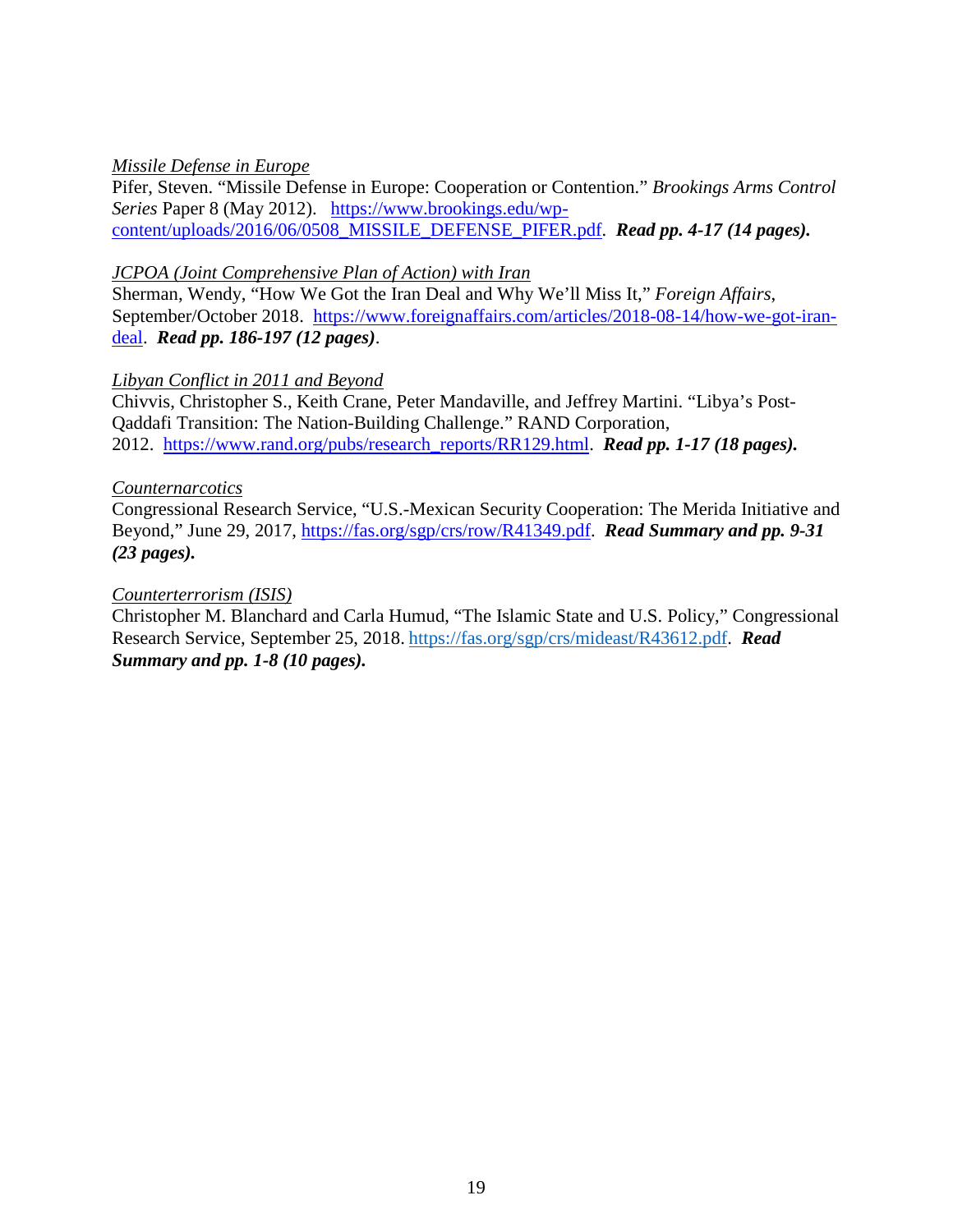# **Topic 7: Case Studies: Using Diplomacy in Pursuit of Prosperity Monday, November 2, 2020, 0830-1030**

### **Overview**

Today we continue our analysis of cases in which the U.S. government used diplomacy in support of the national interest. Today's topic focuses on case studies, presented by your colleagues, that showcase diplomacy in pursuit of greater economic prosperity for the United States.

The range of case studies in this topic illustrates how the diplomatic instrument can be used to advance U.S. economic-prosperity interests. The U.S. government has long advocated for U.S. commercial interests. When U.S. businesses can invest abroad and get a good return on their investments, those companies grow and create jobs and expand our nation's economic activity. And when U.S. businesses can trade with international partners--selling their goods and services and buying goods and services from other countries—they also grow and create jobs and expand our economy. Bottom line: when U.S. companies can invest and trade globally, the U.S. economy grows.

The cases below illustrate how statecraft and economic prosperity interests align and how the United States can (and should) balance collaboration and competition on the global stage. One reading from each case will be required of all students; some students will have chosen a prosperity case to study in-depth and to present to the class.

- 1. *5G and Huawei:* Explores the evolution of 5G commercial and military technological development, the need for U.S. businesses to remain competitive in the tech sector, the commercial competition between the United States and China, and the security implications of adopting Chinese 5G technology. Asks how the U.S. engages in commercial diplomacy and how U.S. alliances and partnerships (including in the intelligence arena) may be affected by the development and dissemination of 5G technology by Huawei.
- 2. *The Trans-Pacific Partnership (TPP):* Examines the creation and unraveling of the TPP, heralded in 2015 as the world's largest free trade area and the centerpiece of then-President Obama's 'pivot to Asia.' Explores the intersection of international and domestic interests and how the United States orchestrated diplomacy and trade negotiations.
- 3. *Anti-Money Laundering / Countering the Financing of Terrorism (AML/CFT):*  Explores how the United States attempts to limit the presence of illicit funds from criminal activities in the global financial system. Describes how the U.S has created, protected, and strengthened, in concert with other nations and multilateral organizations, an integrated AML/CFT framework through policy, regulation, enforcement actions, and capacity-building assistance projects.
- 4. *Intellectual Property Rights (IPR) Protection:* Innovation improves productivity and drives economic growth. The theft of intellectual property allows competitors to create new products and to undercut sales of U.S. products, giving them an unfair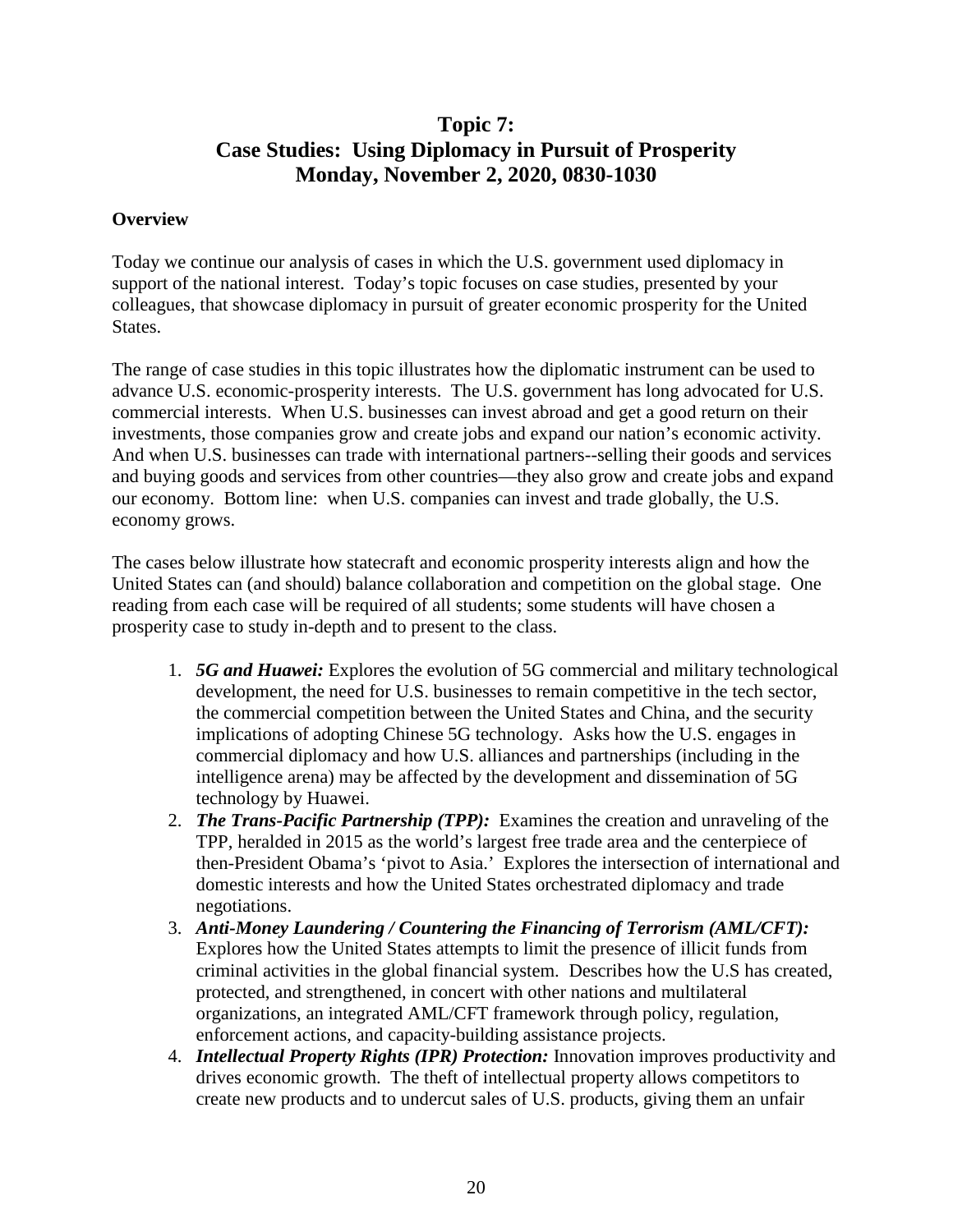(and illegally procured) advantage over U.S. companies, universities, media and other sectors of the economy. This case looks at the ways the United States protects intellectual property rights, encourages other countries to respect U.S. IPR, and helps establish national and global regulatory frameworks to protect IPR. Analyzes how IPR protection contributes to economic growth and explores the crucial roles played by both diplomats and international-trade professionals.

5. *Entrepreneurship:* Entrepreneurs create small and medium enterprises (SMEs); SMEs in turn create the most jobs and drive economic growth. The U.S. has a natural advantage in entrepreneurship; it has long been part of our culture. This case study shows how the U.S. government has encouraged entrepreneurship in other countries, with a particular focus on using entrepreneurship to generate opportunities for women and minorities. Thus, the USG combines its prosperity interest (creating links with international entrepreneurs and their businesses that will benefit the U.S. economy) with its values interest of "justice" (i.e., encouraging more just societies which provide equal opportunities to women and minorities). Both State and USAID sponsor entrepreneurship programs with this dual strategic goal (global prosperity and U.S. values).

Students who chose to study in depth a "prosperity" case will give a 10-minute presentation addressing the following:

- a) Context, flow of history: what had happened beforehand to build up to the decision to address the challenge, both internationally and domestically?
- b) The strategic challenge (threat or opportunity) for the United States: What political aim (i.e., overarching policy goal) did the USG decide upon? What were the countervailing pressures? What did the other country (or multinational organizations) want/not want?
- c) Subordinate objectives (the different lines of effort or courses of action) used to achieve that overall policy goal.
- d) What were the orchestration dynamics (means and ways)? Which instruments (e.g., diplomatic, informational, economic/assistance) were chosen to achieve these objectives? Which institutions and actors (USG departments/agencies, foreign allies or partners, international organizations, NGOs, others) were involved? What ways (approaches, modes of action) were used? What were the U.S. leadership considerations? Assumptions? Viability? Risks?
- e) State whether you believe the strategy was a success. Why? Unintended consequences? Long-term maintenance: what has been the enduring impact of the USG effort on the bilateral, regional and multilateral relationships? What has the USG done to maintain the success or mitigate the failure of the effort?

Each presentation will be followed by 10 minutes of official Q&A. Students not presenting today will be assigned specific roles during the briefing and Q&A session.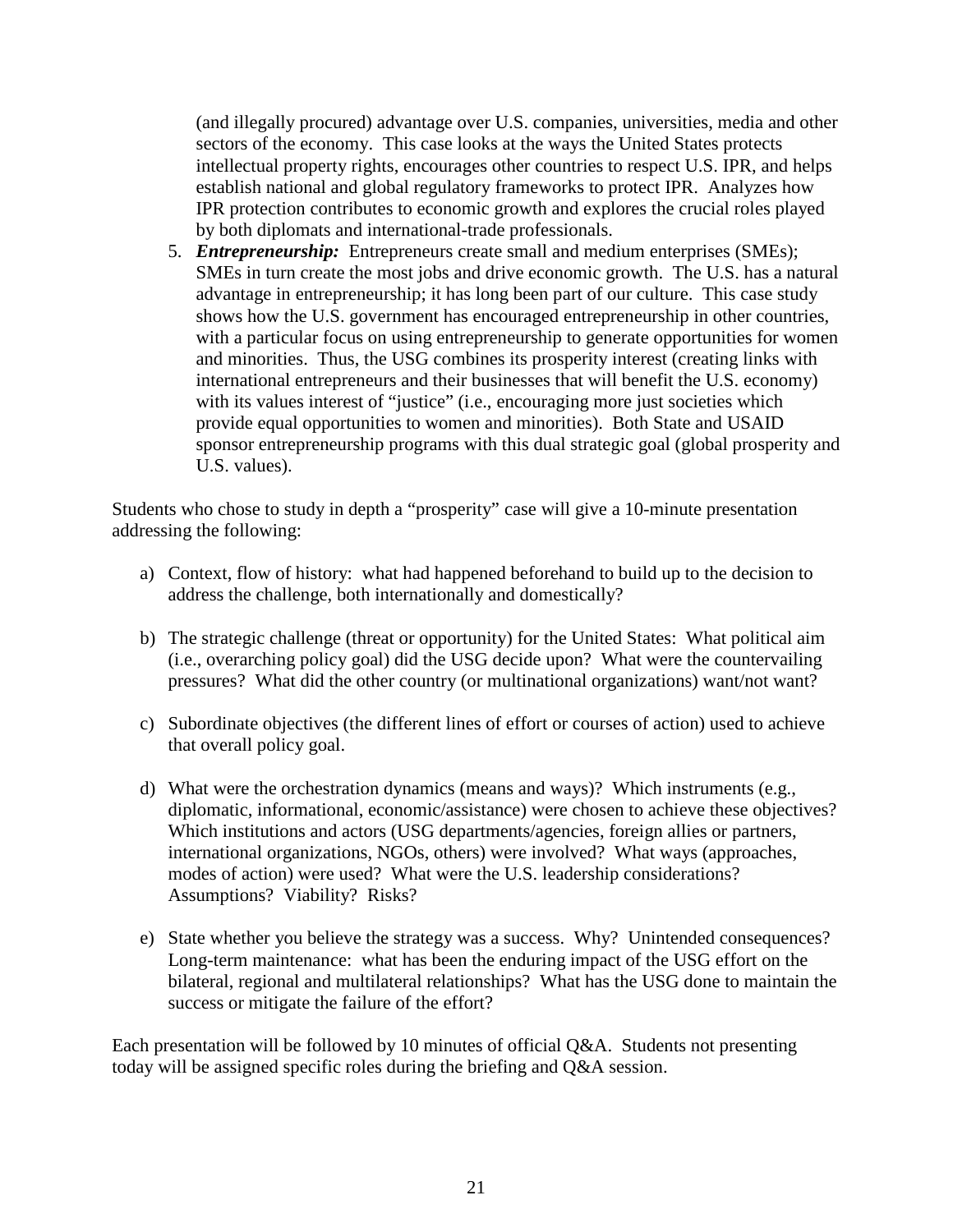We'll use our remaining time in class to debrief the cases and discuss the following questions:

### **Key Questions**

1. What about the diplomatic tool would prompt strategists to choose it over others to pursue prosperity? Under what circumstances would another tool be more appropriate?

2. Diplomacy is both a tool and an orchestrator of other tools. In the cases studied today, how was diplomacy used? Were the cases explored today better described as examples of the economic instrument of power? Can you think of other cases in which diplomacy was deployed in pursuit of prosperity, either as a tool or as an orchestrator of other tools?

3. In topic 5, we explored Chas. Freeman's concept of diplomatic maneuvers. Which maneuvers were on display in today's cases?

### **Required Reading: (81 pages)**

*Note***: All students should do the basic readings for all the "prosperity" case studies. The student who presents a case study should do additional research and analyze the case more deeply. Instructors will offer more research resources for each case study.**

### *5G and Huawei*

Lewis, James Andrew. "How 5G Will Shape Innovation and Security." CSIS, December 6, 2018. [https://www.csis.org/analysis/how-5g-will-shape-innovation-and-security.](https://www.csis.org/analysis/how-5g-will-shape-innovation-and-security) *Read pp. 1-12 (scan appendices) (13 pages).*

### *The Trans-Pacific Partnership (TPP)*

Council on Foreign Relations. "What Is the Trans-Pacific Partnership (TPP)?," January 4, 2019. [https://www.cfr.org/backgrounder/what-trans-pacific-partnership-tpp.](https://www.cfr.org/backgrounder/what-trans-pacific-partnership-tpp) **(***9 pages***).**

### *Anti-Money Laundering / Countering the Financing of Terrorism*

U.S. Department of the Treasury. "National Strategy for Combating Terrorist and Other Illicit Financing 2020," February 6, 2020. [https://home.treasury.gov/system/files/136/National-](https://home.treasury.gov/system/files/136/National-Strategy-to-Counter-Illicit-Financev2.pdf)[Strategy-to-Counter-Illicit-Financev2.pdf.](https://home.treasury.gov/system/files/136/National-Strategy-to-Counter-Illicit-Financev2.pdf) *Read Executive Summary, Introduction, Threat Overview, Vulnerability Overview, pp. 3-36 (34 pages).*

### *Intellectual Property Rights (IPR) Protection*

Akhtar, Shayerah Ilias, Ian F Fergusson, and Liana Wong. "Intellectual Property Rights and International Trade." Congressional Research Service, May 12, 2020. [https://crsreports.congress.gov/product/pdf/RL/RL34292.](https://crsreports.congress.gov/product/pdf/RL/RL34292) *Read Summary and pp. 1-9, 47-56 (19 pages).*

### *Entrepreneurship*

Koltai, Steven R. "Entrepreneurship Needs to Be a Bigger Part of U.S. Foreign Aid." *Harvard Business Review*, August 15, 2016. [https://hbr.org/2016/08/entrepreneurship-needs-to-be-a](https://hbr.org/2016/08/entrepreneurship-needs-to-be-a-bigger-part-of-us-foreign-aid)[bigger-part-of-us-foreign-aid.](https://hbr.org/2016/08/entrepreneurship-needs-to-be-a-bigger-part-of-us-foreign-aid) (*6 pages)*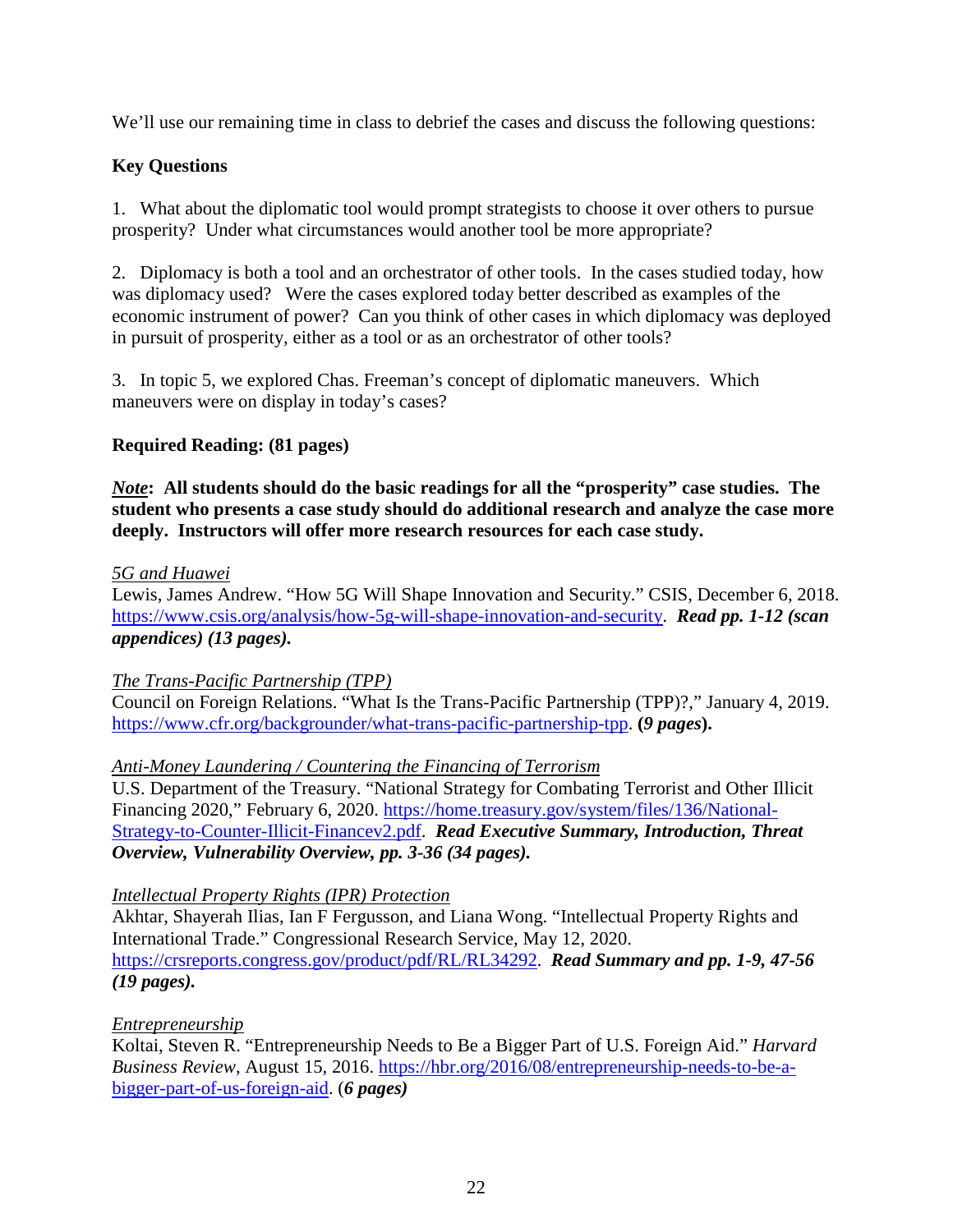## **Topic 8: Case Studies: Using Diplomacy in Pursuit of Values November 9, 2020, 0830-1030**

*"Ideas are more powerful than armies"*

- Lord Palmerston

#### **Overview**

Today we continue our analysis of cases in which the U.S. government used diplomacy in support of the national interest. Today's topic focuses on case studies, presented by your colleagues, that showcase diplomacy in pursuit of values.

The definition of "values" in U.S. foreign policy has changed over time and continues to be debated. Your instructor, Kelly Keiderling, argues that values were first incorporated into U.S. foreign policy in a purposeful way at the level of "grand strategy" when President Woodrow Wilson sent U.S. troops into World War I to "make the world safe for democracy." Further, when he sought to create a League of Nations after WWI, he called for the "self-determination of peoples" (i.e., the ability for nationalities to govern themselves, essentially democracy or democratic governance for national groups). Subsequently, the U.S. helped craft the Universal Declaration of Human Rights, adopted in 1948, which affirmed an individual's human rights. President Carter brought human rights to the fore in his foreign policy. President Reagan highlighted the lack of democracy and political-civil rights in the USSR. Subsequent U.S. presidents, to a greater or lesser extent, have stressed the importance of democratic governance and open societies (shortened to "democracy") and of more just, more dignified human societies (shortened to "justice"), resulting from efforts both to alleviate poverty and to defend equal rights and non-discrimination for women and for racial, ethnic, religious, and regional minorities.

The range of case studies in this topic illustrates how the diplomatic instrument can be used to promote U.S. values. One reading from each case will be required of all students; some students will choose one of these cases for in-depth study and presentation to the class.

- 1. *Rohingya:* Explores U.S. policy toward Burma when, in 2017, Burmese security forces attacked unarmed Rohingya in northern Rakhine State and caused the ensuing humanitarian crisis. The case highlights diplomacy as a tool for intervention (of various kinds) in a humanitarian crisis, conflict prevention, and protection of human rights.
- 2. *Refugee Flows:* This case examines two crises which produced significant refugee flows to neighboring countries – Syria and Venezuela. Each case provides insight into how the United States promotes its core values by contributing humanitarian assistance and using diplomatic tools to advocate for conflict resolution.
- 3. *Democracy Promotion in CEE and CIS Countries:* To advance democracy, the U.S. promoted democratic systems (responsible executive branches, responsive legislatures, independent judiciaries, free press, and vibrant civil societies) in Central/Eastern Europe and the countries of the former Soviet Union following the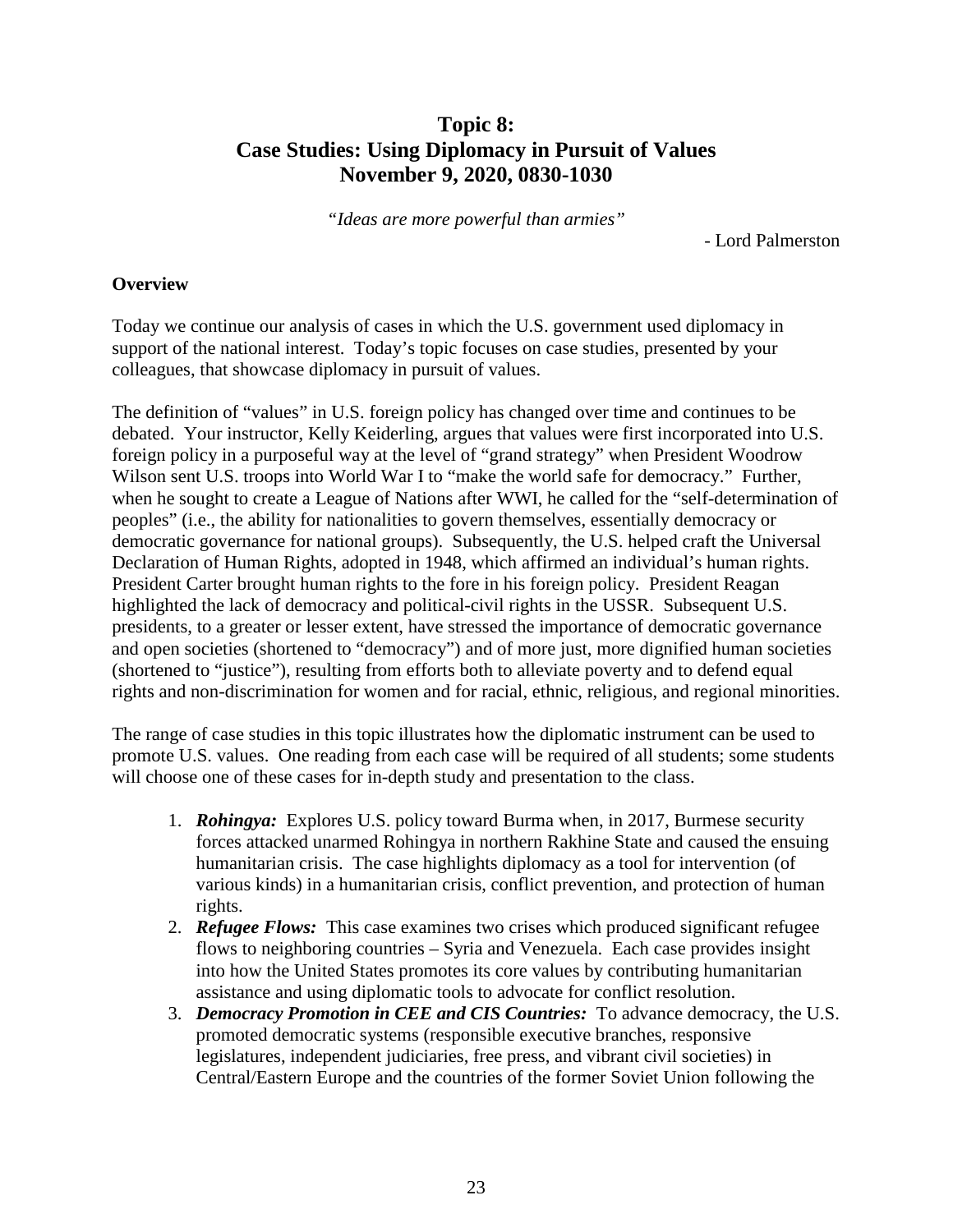end of the Cold War. The U.S. assisted these countries transition from totalitarian or authoritarian systems of governance to democratic governance.

- 4. *Cuba:* Examines the evolution of U.S. policy toward Cuba from the severing of diplomatic relations in 1961 to the secret negotiations with the Cuban government under the Obama Administration which led to the reestablishment of formal diplomatic ties in 2015. When Fidel Castro's revolution established a Communist dictatorship on the island, the U.S. foreign policy response was to decry the lack of democracy and human rights (and also the imposition of a command economy). Over the years, the U.S. used various tools to try to force the Castro government out of power and to encourage democratic values and human rights among the people of Cuba. U.S. foreign policy efforts to encourage a market economy in Cuba could rightly be categorized in the "prosperity" bucket, but we've chosen to emphasize the values-projection interest (democracy and political-civil human rights) in this case.
- 5. *South Sudan*: Examines the evolution of conflict in South Sudan from independence in 2011 to the present. Queries the effectiveness of U.S. diplomatic efforts to end the violence and to help South Sudan establish a strong, robust, independent country.

Students who chose a "values" case study will do further research and will give a 10-minute presentation addressing the following:

- a) Context, flow of history: what had happened beforehand to build up to the decision to address the challenge, both internationally and domestically?
- b) The strategic challenge (threat or opportunity) for the United States: What political aim (i.e., overarching policy goal) did the USG decide upon? What were the countervailing pressures? What did the other country (or multinational organizations) want/not want?
- c) Subordinate objectives (the different lines of effort or courses of action) used to achieve that overall policy goal.
- d) What were the orchestration dynamics (means and ways)? Which instruments (e.g., diplomatic, informational, economic/assistance) were chosen to achieve these objectives? Which institutions and actors (USG departments/agencies, foreign allies or partners, international organizations, NGOs, others) were involved? What ways (approaches, modes of action) were used? What were the U.S. leadership considerations? Assumptions? Viability? Risks?
- e) State whether you believe the strategy was a success. Why? Unintended consequences? Long-term maintenance: what has been the enduring impact of the USG effort on the bilateral, regional and multilateral relationships? What has the USG done to maintain the success or mitigate the failure of the effort?

Each presentation will be followed by 10 minutes of official Q&A. Students not presenting today will be assigned specific roles during the briefing and Q&A session.

We'll use our remaining time in class to debrief the cases and discuss the following questions: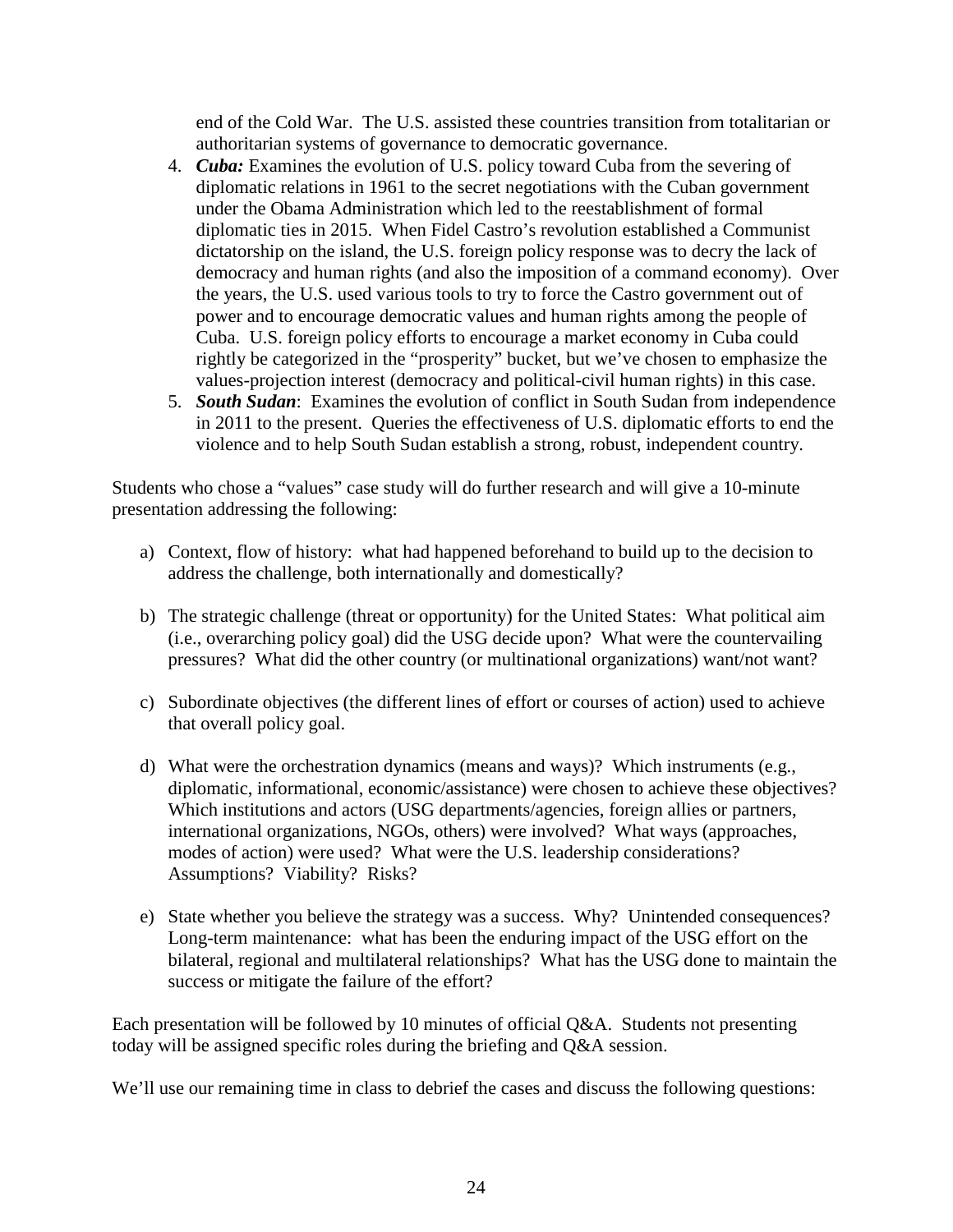### **Key Questions**

1. Why would strategists choose the diplomatic tool to advance values? Would another tool be more appropriate? Why? When should the United States deploy its instruments of power in support of values?

2. Diplomacy is both a tool and an orchestrator of other tools. In the cases studied today, how was diplomacy used? Can you think of other cases in which diplomacy was deployed in pursuit of values (democracy or justice), either as a tool or as an orchestrator of other tools?

### **Required Reading: (***83 pages***)**

*Note***: All students should do the basic readings for all the "values" case studies. The student who presents a case study should do additional research and analyze the case more deeply. Instructors will offer more research resources for each case study.**

### *Rohingya*

Hiebert, Murray. "Whither U.S. Myanmar Policy after the Rohingya Crisis?" CSIS Southeast Asia Program. Center for International and Strategic Studies, April 2018. [https://www.csis.org/analysis/whither-us-myanmar-policy-after-rohingya-crisis.](https://www.csis.org/analysis/whither-us-myanmar-policy-after-rohingya-crisis) *(19 pages)*

### *Refugee Flows: Syria and Venezuela*

Congressional Research Service, "Armed Conflict in Syria: Overview and U.S. Response," Updated February 12, 2020; [https://fas.org/sgp/crs/mideast/RL33487.pdf.](https://fas.org/sgp/crs/mideast/RL33487.pdf) *Read pp. 20-22, 34-36 (7 pages).*

Congressional Research Service, "Venezuela: Background and U.S. Relations," Updated January 21, 2019; [https://crsreports.congress.gov/product/pdf/R/R44841/17.](https://crsreports.congress.gov/product/pdf/R/R44841/17) *Read Summary and pp. 18-27 (11 pages).*

### *Democracy Promotion in CEE and CIS Countries*

Lawson, Marian L, and Susan B Epstein. "Democracy Promotion: An Objective of U.S. Foreign Assistance." Congressional Research Service, January 4, 2019. [https://fas.org/sgp/crs/row/R44858.pdf.](https://fas.org/sgp/crs/row/R44858.pdf) *Read pp. 1-20 (21 pages).*

### *Cuba*

Anderson, John Lee, "A New Cuba," *The New Yorker*, September 26, 2016 (*18 pages*).

### *South Sudan*

Jon Temin, "What the United States Got Wrong in South Sudan: Learning from Past Failures to Prevent Future Atrocities," *Foreign Affairs*, August 21, 2018. [https://www.foreignaffairs.com/articles/africa/2018-08-21/what-united-states-got-wrong-south](https://www.foreignaffairs.com/articles/africa/2018-08-21/what-united-states-got-wrong-south-sudan)[sudan](https://www.foreignaffairs.com/articles/africa/2018-08-21/what-united-states-got-wrong-south-sudan) *(4 pages)*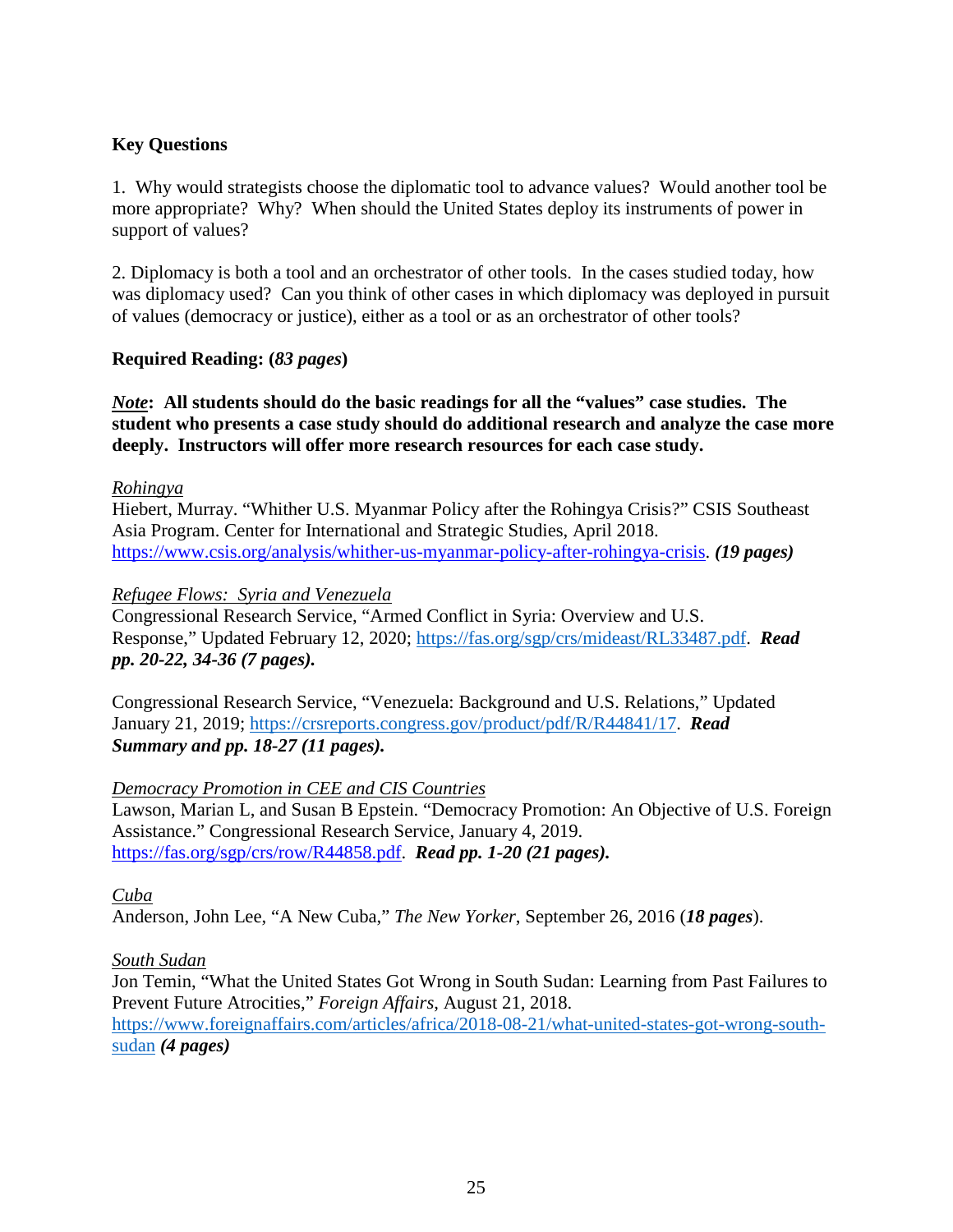Congressional Research Service, "South Sudan's Civil War: Nearly 400,000 Estimated Dead," Updated September 28,

2018. [https://www.everycrsreport.com/files/20180928\\_IN10975\\_f3f75f4f34c5ac447f1c418b45d](https://www.everycrsreport.com/files/20180928_IN10975_f3f75f4f34c5ac447f1c418b45dd08748c5288b2.pdf) [d08748c5288b2.pdf](https://www.everycrsreport.com/files/20180928_IN10975_f3f75f4f34c5ac447f1c418b45dd08748c5288b2.pdf) *(3 pages)*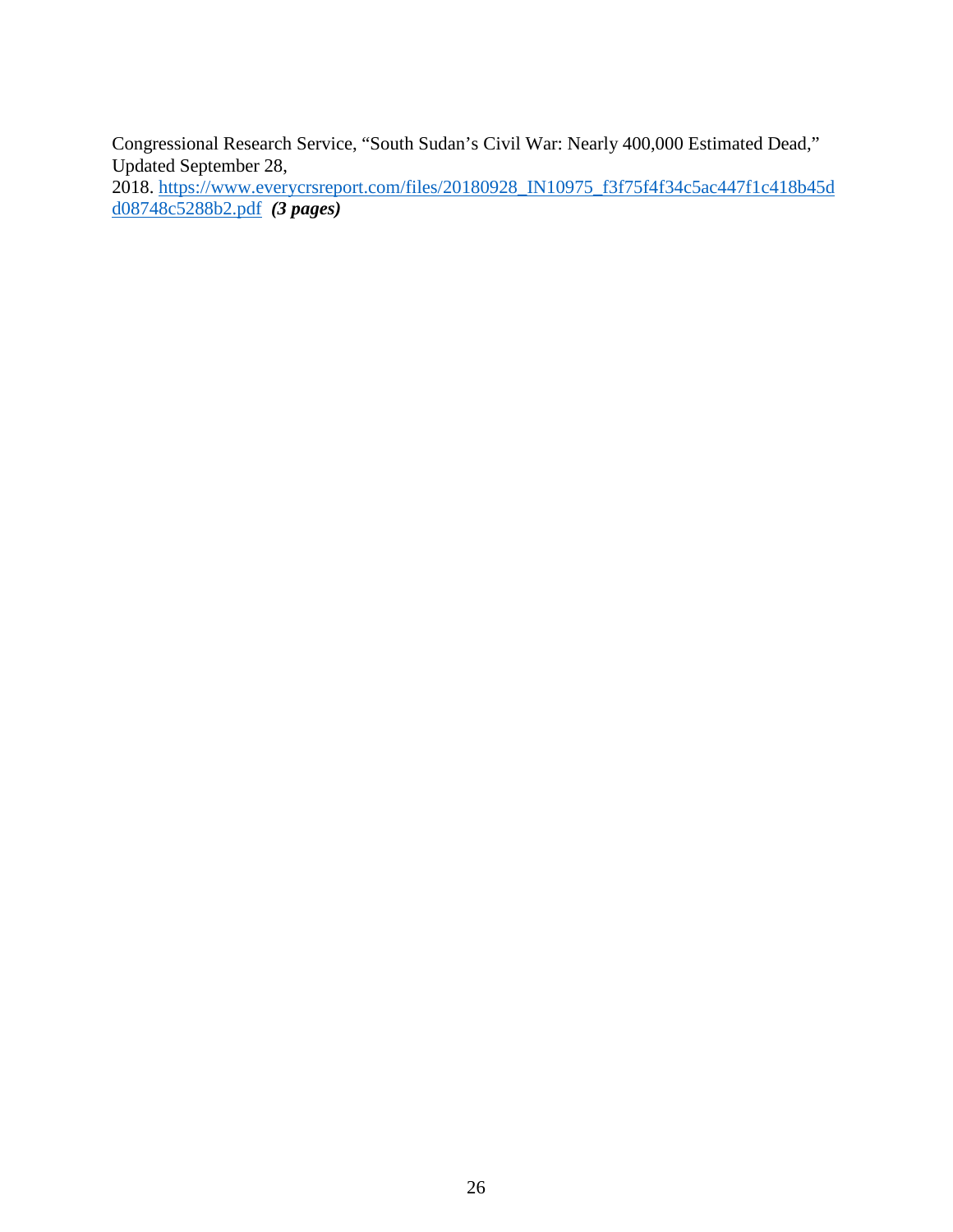# **Topic 9: Cross-cutting Case Studies and the Pursuit of Global Public Goods Monday, November 16, 2020, 0830-1030**

*What governments and people don't realize is that sometimes the collective interest - the international interest - is also the national interest.*

**~Kofi Annan** 

#### **Overview**

Today we conclude our analysis of cases in which the U.S. government used diplomacy in support of the national interest. Today's topic focuses on case studies that showcase diplomacy in pursuit of cross-cutting interests.

The range of case studies in this topic illustrates how the diplomatic instrument can be used to advance the pursuit of global public goods. These cross-cutting case studies demonstrate the overlapping of U.S. national interests in one region, project, international agreement, or sector. The cases also highlight U.S. efforts to secure global public goods which are available more or less worldwide in a non-rivalrous form (consumption by one person does not lesson its availability to others) and non-excludable form (not possible to prevent people from using that good). Examples: the world's air and ocean water, financial stability, freedom of navigation, global public health. One reading from each case will be required of all students; students who chose a "cross-cutting" case will conduct additional, in-depth study.

- 1. *The Arctic:* The warming of the Arctic poses new challenges regarding freedom of navigation, commercial mineral and fishing rights, scientific research, location of international borders, and the rights of indigenous peoples. It is also an area of growing great power competition with expanding Russian militarization and Chinese economic activity. How the United States positions itself as a leader in the Arctic with our allies and partners will affect U.S. security, prosperity, and values into the future.
- 2. *Plan Colombia:* The Colombian civil war and conflict with narco-guerrilla groups lasted for decades and became for the hemisphere a source of instability, drug trafficking, kidnappings, economic failure, and the displacement of peoples. Over the course of two decades, the Colombian government, with strong support from the United States in the form of Plan Colombia, demobilized the country's paramilitaries, rebuilt the economy of some areas, addressed chronic poverty and suffering of some populations, and finally negotiated a peace accord with the largest guerrilla group, the FARC.
- 3. *The Paris Climate Accord (2015):* This case examines the role of U.S. diplomacy in setting the stage, negotiating, and ultimately withdrawing from the Paris Climate Accord. The case study analyzes how the United States engaged in the early stages of the process and how the U.S. may stay involved in global discussions about climate change.
- 4. *Trafficking in Persons:* The United States has a robust anti-trafficking laws and policy to 1) prevent trafficking, (2) protect trafficking victims, and (3) prosecute and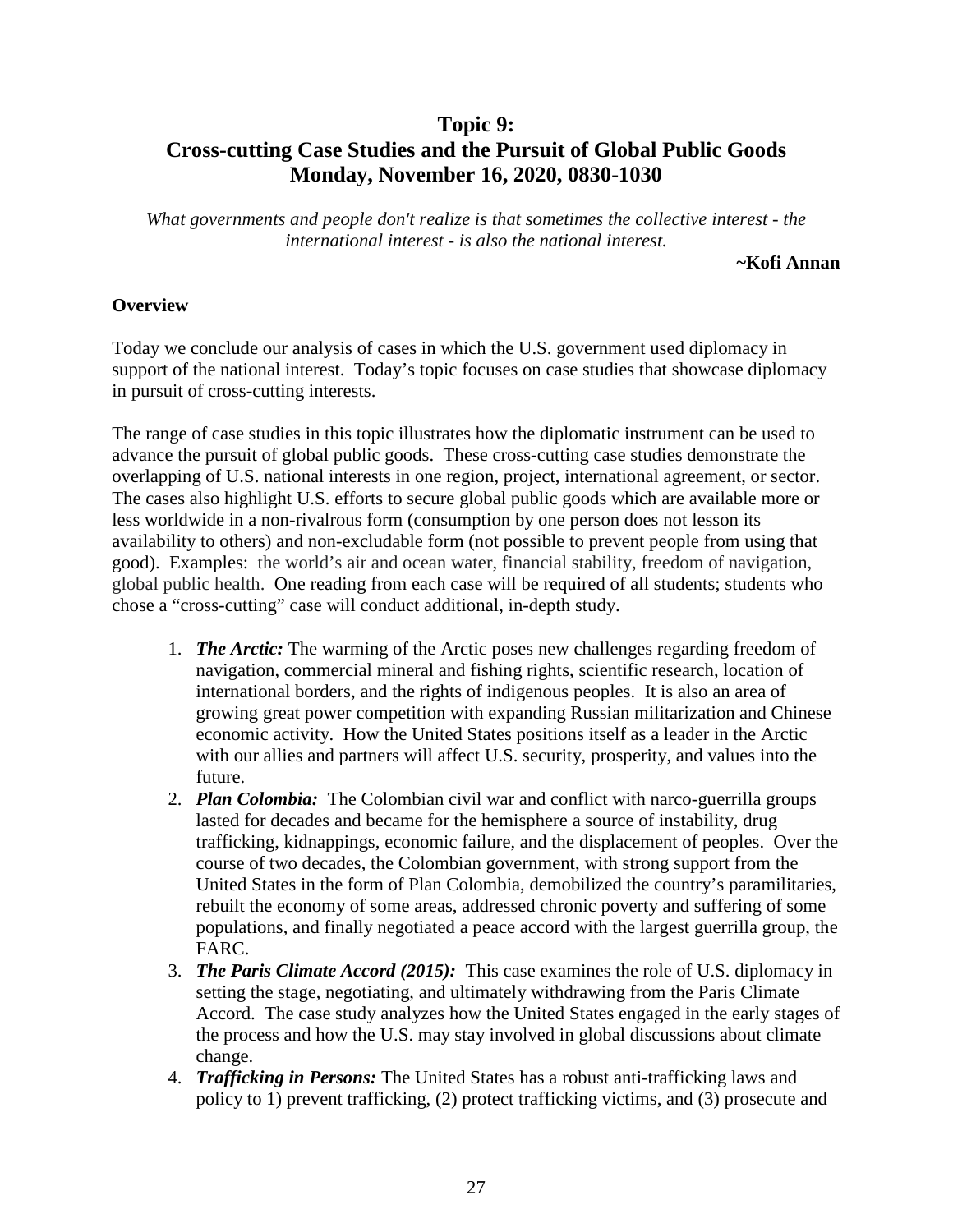punish traffickers (known as the three Ps). This case explores how the State Department ranks countries based on anti-trafficking efforts and engages with nations to prioritize the issue and build capacity to combat it.

5. *Global Health Diplomacy:* Examines the effectiveness of soft power to prevent and protect the U.S. population from the spread of disease.

Students who selected a "cross-cutting" case will give a 10-minute presentation addressing the following:

- a) Context, flow of history: what had happened beforehand to build up to the decision to address the challenge, both internationally and domestically?
- b) The strategic challenge (threat or opportunity) for the United States: What political aim (i.e., overarching policy goal) did the USG decide upon? What were the countervailing pressures? What did the other country (or multinational organizations) want/not want?
- c) Subordinate objectives (the different lines of effort or courses of action) used to achieve that overall policy goal.
- d) What were the orchestration dynamics (means and ways)? Which instruments (e.g., diplomatic, informational, economic/assistance) were chosen to achieve these objectives? Which institutions and actors (USG departments/agencies, foreign allies or partners, international organizations, NGOs, others) were involved? What ways (approaches, modes of action) were used? What were the U.S. leadership considerations? Assumptions? Viability? Risks?
- e) State whether you believe the strategy was a success. Why? Unintended consequences? Long-term maintenance: what has been the enduring impact of the USG effort on the bilateral, regional and multilateral relationships? What has the USG done to maintain the success or mitigate the failure of the effort?

Each presentation will be followed by 10 minutes of official Q&A. Students not presenting today will be assigned specific roles during the briefing and Q&A session.

We'll use our remaining time in class to debrief the cases and discuss the following questions:

## **Key Questions**

1. Are cross-cutting national interests more difficult to advance than those that are more clearly defined in separate security, prosperity, or values buckets?

2. Which diplomatic maneuvers were at work in the cases discussed today?

3. Diplomacy is both a tool and an orchestrator of other tools. In which way was diplomacy used in today's cases? Can you name other cases in which diplomacy was deployed to support crosscutting interests or to protect global public goods?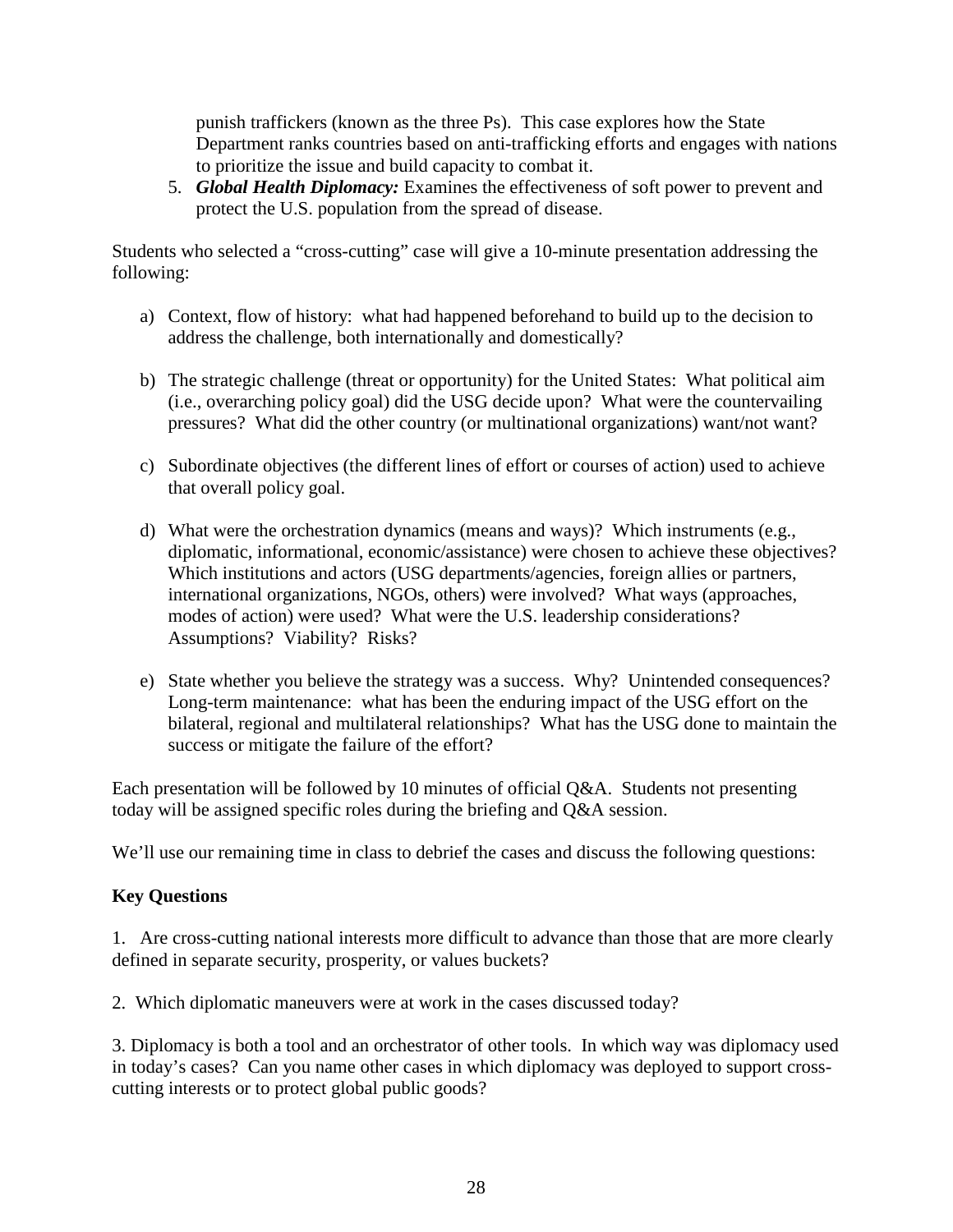### **Required Reading: (80 pages)**

*Note***: All students should do the basic readings for all the "cross-cutting" case studies. The student who presents a case study should do additional research and analyze the case more deeply. Instructors will offer more research resources for each case study.**

### *Arctic*

Office of the Under Secretary of Defense for Policy. "Department of Defense Arctic Strategy," June 2019. [https://media.defense.gov/2019/Jun/06/2002141657/-1/-1/1/2019-DOD-ARCTIC-](https://media.defense.gov/2019/Jun/06/2002141657/-1/-1/1/2019-DOD-ARCTIC-STRATEGY.PDF)[STRATEGY.PDF.](https://media.defense.gov/2019/Jun/06/2002141657/-1/-1/1/2019-DOD-ARCTIC-STRATEGY.PDF) *Read pp. 1-14 (15 pages).*

### *Plan Colombia*

Congressional Research Service, "Colombia: Background and U.S. Relations," updated November 29, 2019, [https://fas.org/sgp/crs/row/R43813.pdf.](https://fas.org/sgp/crs/row/R43813.pdf) *Read Executive Summary and pp. 1-7 and 27-32 (14 pages).*

Michael Shifter, "Plan Colombia: A Retrospective," *Americas Quarterly*, July 18, 2012. <https://www.americasquarterly.org/fulltextarticle/plan-colombia-a-retrospective/> *(9 pages)*.

### *Paris Climate Accord (2015)*

Domonoske, Camila. "So What Exactly Is In The Paris Climate Accord?" NPR, June 1, 2017. [https://www.npr.org/sections/thetwo-way/2017/06/01/531048986/so-what-exactly-is-in-the](https://www.npr.org/sections/thetwo-way/2017/06/01/531048986/so-what-exactly-is-in-the-paris-climate-accord)[paris-climate-accord.](https://www.npr.org/sections/thetwo-way/2017/06/01/531048986/so-what-exactly-is-in-the-paris-climate-accord) *(8 pages – access the web link for interactive features).*

### *Trafficking in Persons*

Department of State, Trafficking in Persons Report 20<sup>th</sup> Edition; [https://www.state.gov/wp](https://www.state.gov/wp-content/uploads/2020/06/2020-TIP-Report-Complete-062420-FINAL.pdf)[content/uploads/2020/06/2020-TIP-Report-Complete-062420-FINAL.pdf.](https://www.state.gov/wp-content/uploads/2020/06/2020-TIP-Report-Complete-062420-FINAL.pdf) *Read pp. 2-17 (16 pages).*

*Global Health Diplomacy*

"Focus on Global Health Diplomacy." *Foreign Service Journal* 94, no. 4 (May 2017). [http://www.afsa.org/foreign-service-journal-may2017.](http://www.afsa.org/foreign-service-journal-may2017) *Read pp. 23-40 (18 pages).*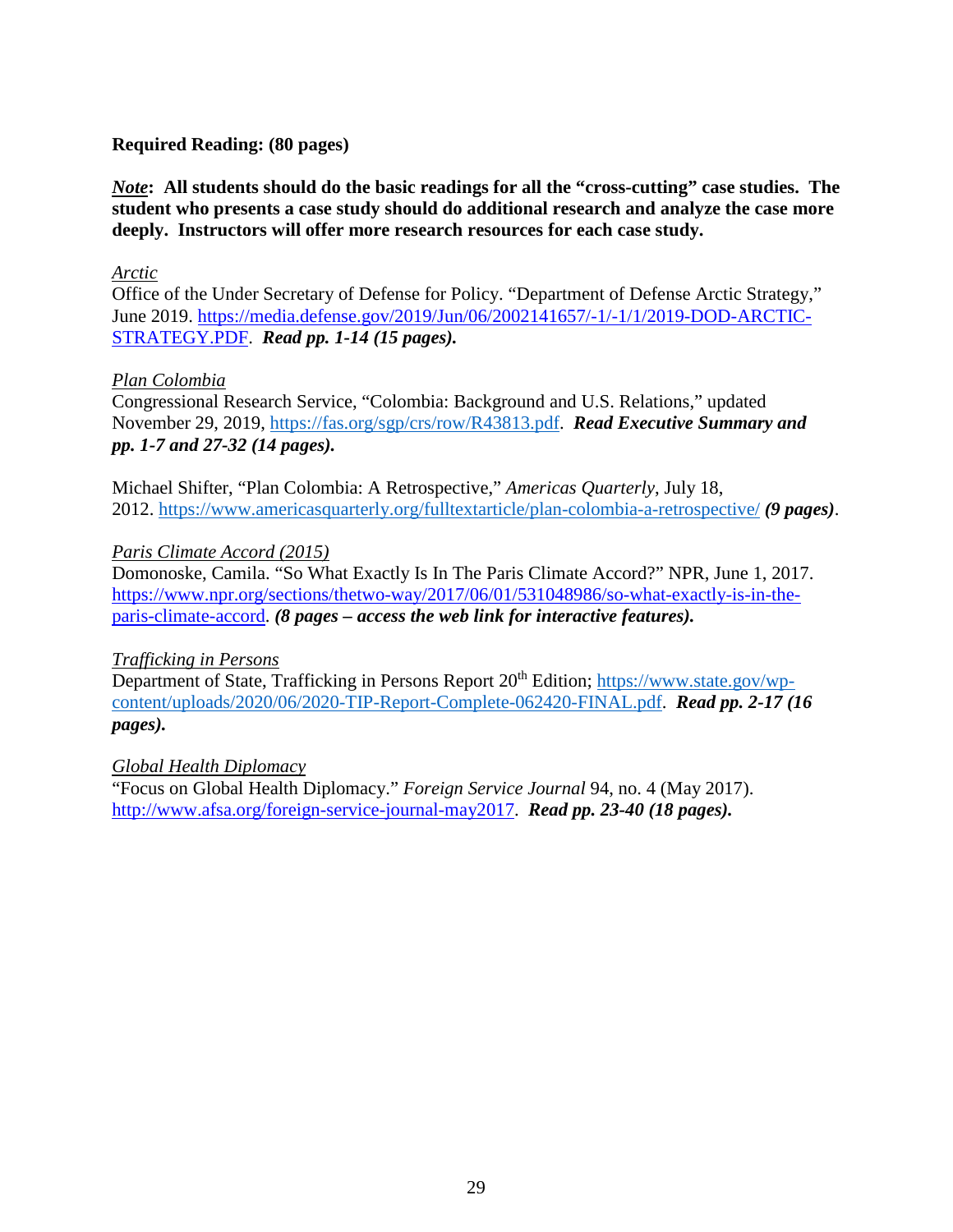## **BLOCK III: The Future of Diplomacy**

## **Topic 10: Stepping onto the Domestic Stage: Goals, Trends, Actors and Getting Things Done Domestically Monday, November 30, 2020, 0830-1030**

*"If you don't fund the State Department fully, then I need to buy more ammunition ultimately*" ~ Jim Mattis

### **Overview**

Foreign policy-making takes place in a domestic context, and cannot be separated from national trends, the President's preferences, congressional and public involvement, and interagency dynamics.  Students will be exposed to these principal actors in the domestic foreign affairs arena. They will examine the preferences of these actors in foreign policy-making. We'll also discuss best practices for succeeding in the inter-agency policy-development and policyimplementation processes.

### **Key Questions**

1. What are the trends in the United States today which will affect foreign affairs tomorrow?  What is the U.S. national mood and how will that affect both foreign policy and our ability to use the diplomatic instrument?   Do you agree/disagree with the majority view in the EGF survey on, for example, American leadership internationally, achieving and sustaining peace, intervention to stop human rights abuses, and a theoretical U.S. military response to eject Russian invading forces from a NATO country?

2. Describe the trends that will affect Executive and Legislative Branch interactions on foreign affairs. What are the points of view and preferences of the President and Congress on foreign policy today? How might foreign policy evolve in the near term, given U.S. domestic public opinion and the preferences of the President and Congress?

3.  What needed interagency reforms do George and Rishikoff recommend? When you work in the interagency in the future, who will be part of your network? If you were to send them an email today, what do you say, what do you ask of them?  Ambassador Stephen McFarland lists "30 Rules to Survive and Thrive" for a new diplomat. Which resonate with you? What skills and qualities will the diplomat/interagency officer of the future need? 

### **Required Readings: (43 pages)**

1. Hannah, Mark. Survey Report: "Worlds Apart: U.S. Foreign Policy and American Public Opinion." Eurasia Group Foundation, February 2019. Executive Summary, pages 3-4. [https://egfound.org/wp-content/uploads/2019/02/EGF-WorldsApart-2019.pdf.](https://egfound.org/wp-content/uploads/2019/02/EGF-WorldsApart-2019.pdf) (2 pages)

2. "President Donald Trump Remarks on National Security Strategy." Political/Congressional Transcript Wire, December 18, 2017.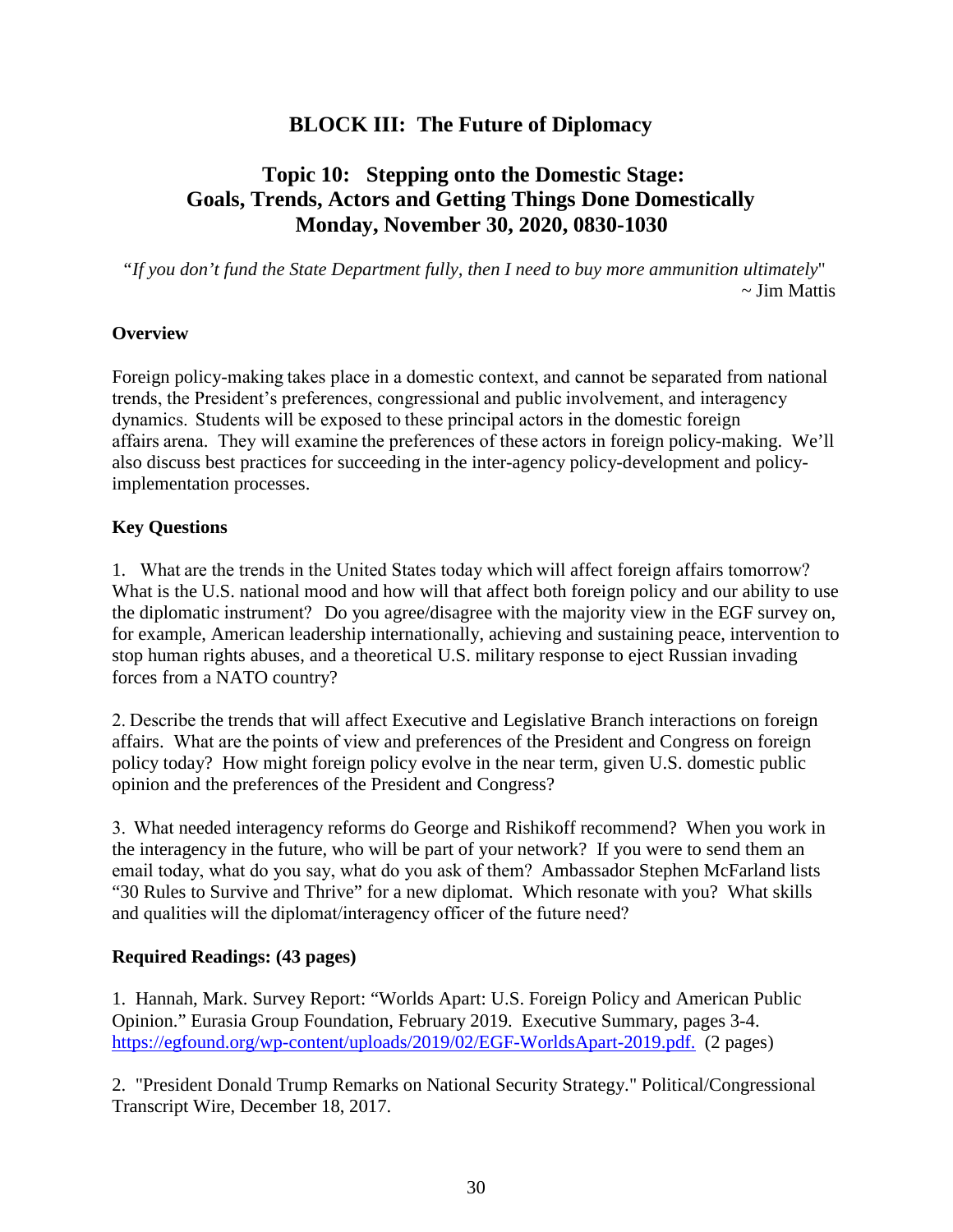*See full text (access from within the NDU Library when logged into Blackboard):* [https://nduezproxy.idm.oclc.org/login?url=https://link.gale.com/apps/doc/A519311647/ITOF?u=](https://nduezproxy.idm.oclc.org/login?url=https://link.gale.com/apps/doc/A519311647/ITOF?u=wash60683&sid=ITOF&xid=fb70644d%20) [wash60683&sid=ITOF&xid=fb70644d](https://nduezproxy.idm.oclc.org/login?url=https://link.gale.com/apps/doc/A519311647/ITOF?u=wash60683&sid=ITOF&xid=fb70644d%20) (6 pages)

3. Hirsh, Michael; MacKinnon, Amy; Gramer, Robbie. "Five Foreign-Policy Takeaways from Trump's 2020 State of the Union." *Foreign Policy*, February 5, 2020. *See PDF full text (access from within the NDU Library when logged into Blackboard):* [https://nduezproxy.idm.oclc.org/login?url=https://foreignpolicy.com/2020/02/05/five-foreign](https://nduezproxy.idm.oclc.org/login?url=https://foreignpolicy.com/2020/02/05/five-foreign-policy-takeaways-from-trumps-state-of-the-union/)[policy-takeaways-from-trumps-state-of-the-union/](https://nduezproxy.idm.oclc.org/login?url=https://foreignpolicy.com/2020/02/05/five-foreign-policy-takeaways-from-trumps-state-of-the-union/) (4 pages)

*The U.S. president's third State of the Union address was perhaps his most significant. Here's what he said—and didn't say—about foreign policy.*

4. Pearlstein, Deborah. "Foreign Policy Isn't Just Up To Trump." The Atlantic Monthly Online, November 23, 2019. [https://www.theatlantic.com/ideas/archive/2019/11/congresss](https://www.theatlantic.com/ideas/archive/2019/11/congresss-constitutional-role-us-foreign-policy/602485/)[constitutional-role-us-foreign-policy/602485/](https://www.theatlantic.com/ideas/archive/2019/11/congresss-constitutional-role-us-foreign-policy/602485/) (2 pages)

[Alternative link to article](https://www.defenseone.com/ideas/2019/11/foreign-policy-isnt-just-trump/161513/) for anyone who's already hit the 5 article per month paywall. (You may enter via a Defense One advertisement, then click on "continue to Defense One")

*The president's defenders argue that U.S. foreign policy is whatever he says it is. Trouble is, that's not what the Constitution says.*

5. O'Rourke, Ronald, and Michael Moodie. "U.S. Role in the World: Background and Issues for Congress." *Congressional Research Service: Report*, May 7, 2020, pp. 2, 4-15. <https://crsreports.congress.gov/product/pdf/R/R44891> (13 pages)

6. George, Roger Z. and Rishikof, Harvey, Eds. *The National Security Enterprise: Navigating the Labyrinth*. Second Edition, Georgetown University Press, 2017, pp. 390-396, 399-400 (9 pages)

7. McFarland, Stephen G. "A Roadmap for New Hires: 30 Rules to Survive and Thrive." *The Foreign Service Journal*, July/August 2016. [https://www.afsa.org/roadmap-new-hires-30-rules](https://www.afsa.org/roadmap-new-hires-30-rules-survive-and-thrive)[survive-and-thrive](https://www.afsa.org/roadmap-new-hires-30-rules-survive-and-thrive) (7 pages)

## **Additional Reading:**

Haass, Richard. *The Bureaucratic Entrepreneur: How to Be Effective in Any Unruly Organization*. Brookings Institution Press, 1999.

*You can access the full text from within the NDU Library when logged into Blackboard at:* [https://nduezproxy.idm.oclc.org/login?url=http://search.ebscohost.com/login.aspx?direct=true&](https://nduezproxy.idm.oclc.org/login?url=http://search.ebscohost.com/login.aspx?direct=true&AuthType=ip,url,uid&db=cat04199a&AN=ndu.179983&site=eds-live&scope=site) [AuthType=ip,url,uid&db=cat04199a&AN=ndu.179983&site=eds-live&scope=site](https://nduezproxy.idm.oclc.org/login?url=http://search.ebscohost.com/login.aspx?direct=true&AuthType=ip,url,uid&db=cat04199a&AN=ndu.179983&site=eds-live&scope=site)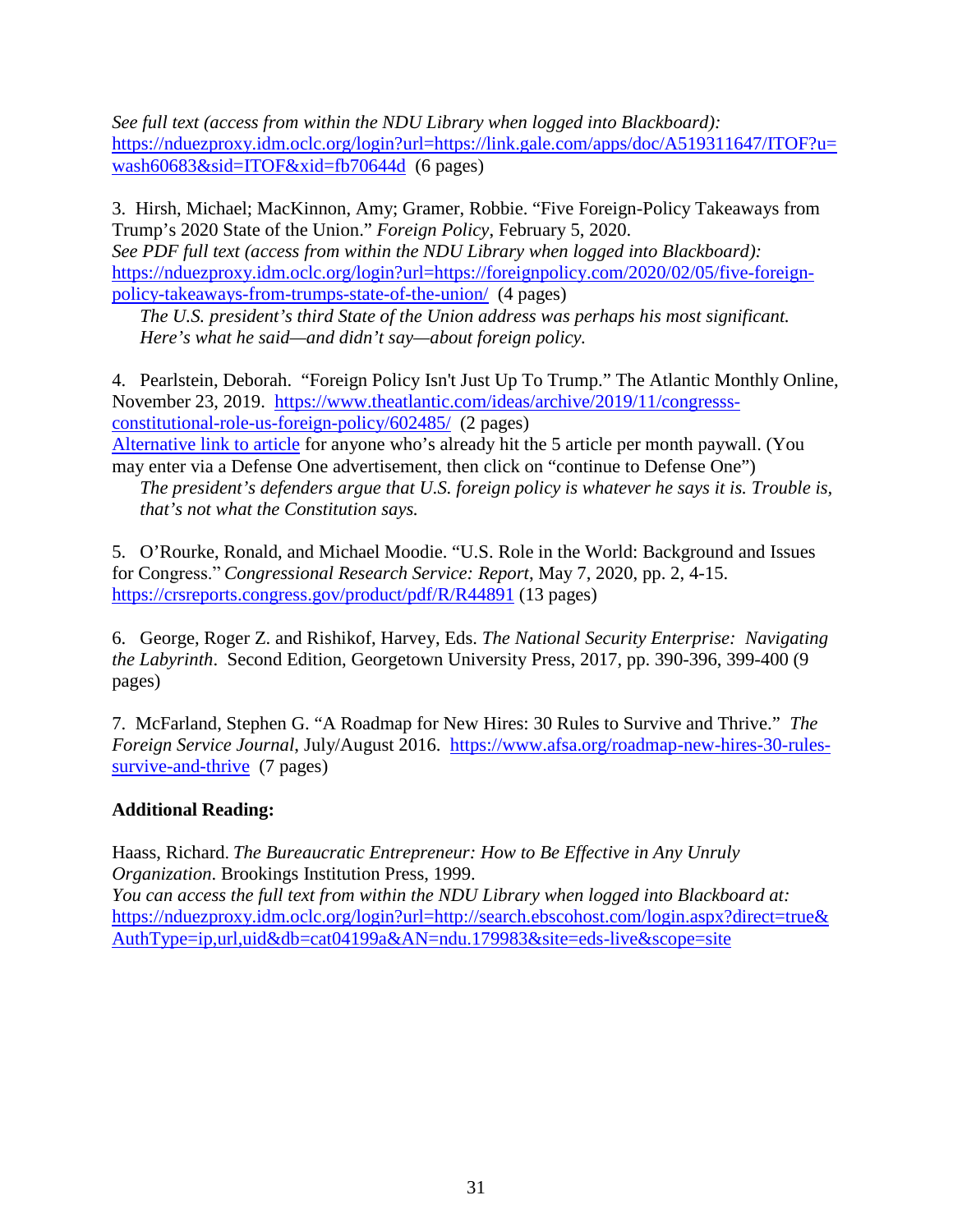# **Topic 11: Stepping onto the International Stage: Diplomacy Outdoors Requires Transparency, Authenticity, and Trust Monday, December 7, 2020, 0830-1030**

### **Overview**

In addition to understanding the domestic context for foreign affairs, we need to understand the international context for advancing foreign policy goals. Classic diplomacy of private, state-tostate discussions, protected from public commentary, still exists. In the globalized, digitally interconnected world of the 21<sup>st</sup> century, however, diplomacy increasingly is conducted out in the open. Many more actors push and pull on foreign policy decisions. Diplomats must prepare to conduct much of their country's diplomacy in public.

Trust has always been the coin of the realm for state-to-state diplomacy. Trust is also the most valued currency of diplomacy outdoors. Diplomats now have to engender trust not only in the minds and hearts of foreign officials, but also in audiences as diverse as media, business representatives, academia, rural groups, and cosmopolitan elites. Diplomats will need to explain their foreign policy goals and actions to these groups in a manner that is perceived as authentic, transparent, and "real." Diplomacy outdoors will require officers who understand the specific context into which they are launching their messages; who understand the audiences who have a stake in their country's decision-making; and who are effective in delivering messages that will advance and not create resistance to their policy goals.

### **Develop a public campaign to advance a policy goal:**

For today's lesson, you will use a "PADA" approach to prepare a communicational campaign that will advance a single subordinate objective (a policy goal) of your ISRP in your 6600 practicum country. Come to class prepared with a policy goal that you may want to advance in your 6600 country. (We recognize that, at this time of the academic year, you may still be developing your political aim and therefore also your subordinate objectives. For the purposes of this exercise, select a subordinate policy goal to work on, even if you don't use it later in your ISRP.) In class, you will have 30 minutes total to discuss your PADA approach (see below) with another student and have the other student discuss his/her PADA campaign with you. The student pairs should seek feedback on each other's public campaign. Then, for a maximum of five minutes, each student will brief out to the class your public campaign with the following elements:

- *Policy*: Define your policy goal and craft three messages that will explain the policy goal to the audience(s) in your 6600 practicum country.
- *Audience:* Define the audience(s) in your 6600 country that will be most interested in your policy messages. Who will care about those three messages? What are their points of view and biases? What do they know of the issue? What do they think of the U.S. government and embassy representatives? Are USG representatives trusted, authentic, "real"? What behaviors, if any, do you want to see from those audiences?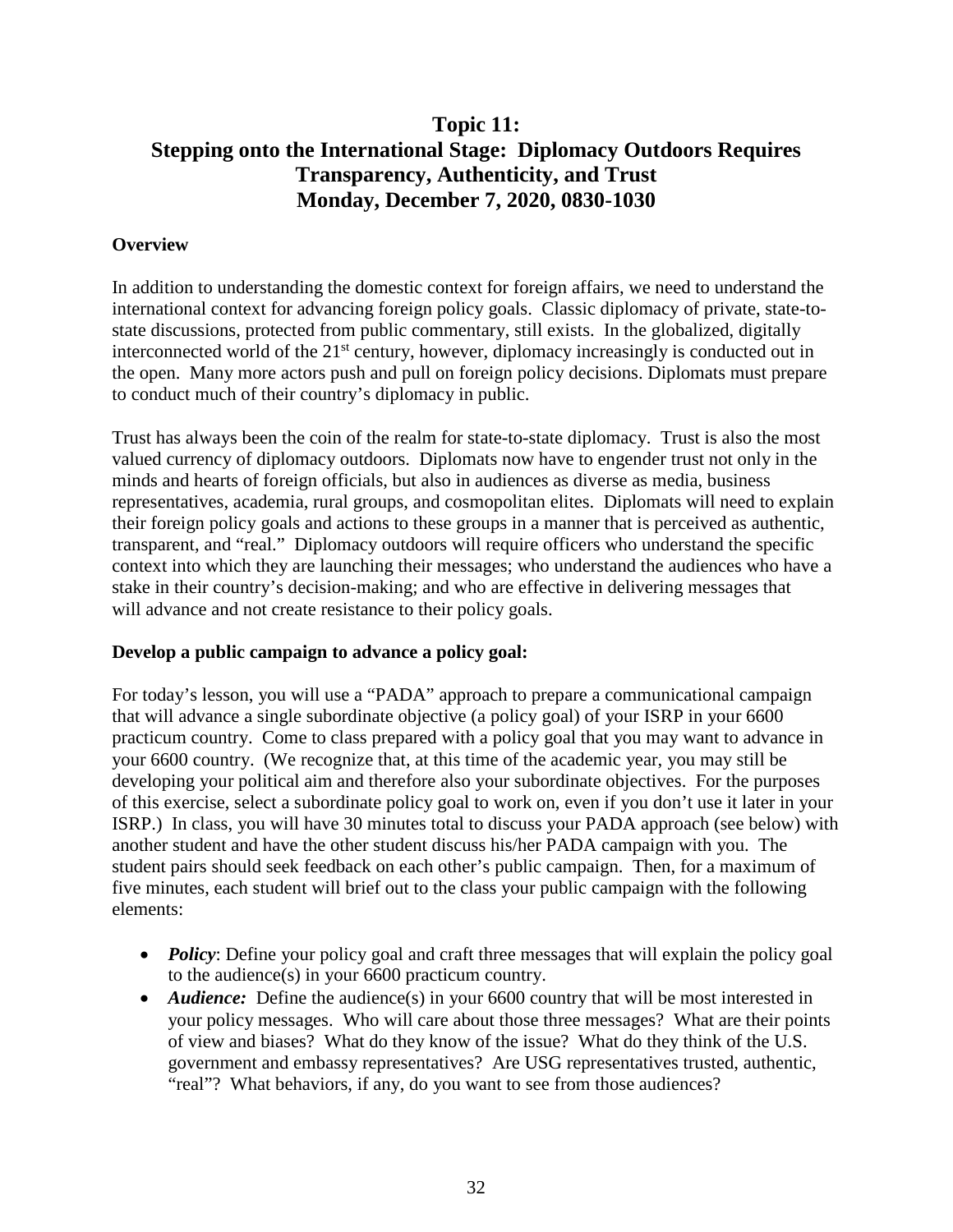- *Delivery:* Determine who will send the message. Which embassy actors? How, in what format? In what context, with what demeanor, and in what sequence?
- *Assessment:* Evaluate your messages. How will you know if your message was effective or bombed? How will you know if your messenger was perceived as trustworthy and authentic or perceived to be hiding something? How will you iterate or adjust your message the next time you issue it?

For the last 30 minutes of class, students will discuss which messages they think will resonate the most with a foreign audience.

### **Key Questions:**

1. Think about your ISRP topic. What is your overall political aim? What is one subordinate policy objective (or one line of effort or one course of action) that you might select to advance your overall political aim? What are three messages that explain your objective to the audience in your 6600 practicum country?

2. Who are the audiences in your 6600 country that will be most interested in your policy messages? Who would be the stakeholders for those messages? What might be their points of view and biases? [You might prepare by asking your FSN colleague what s/he thinks about possible audiences and biases.] What do they know of the issue? Whom do they trust or distrust from among U.S. government representatives? What behaviors, if any, would you want to see from those audiences?

3. Who from the U.S. embassy will send the message? How, in what format? In what context and with what demeanor?

4. How would you know if your message was effective or bombed? How would you iterate or adjust your message next time you issue it?

5. What are the broad international views of the U.S.? How might they affect our efforts to advance U.S. foreign policy goals?

### **Required Readings: (71 pages)**

1. Research public opinion of the U.S. in your 6600 country or in the broader region of your 6600 country. Discuss with your embassy's local staff member in your 6600 country the audiences and their views.

2. Ramo, Joshua Cooper. *The Seventh Sense: Power, Fortune, and Survival in the Age of Networks*. Little, Brown. May 2016, pp. 250-275 ("Hard Gatekeeping") (26 pages, *Studentissued text*)

3. Wike, Richard, et. al. "Trump Ratings Remain Low Around Globe, While Views of U.S. Stay Mostly Favorable," Pew Research Center, January 8, 2020.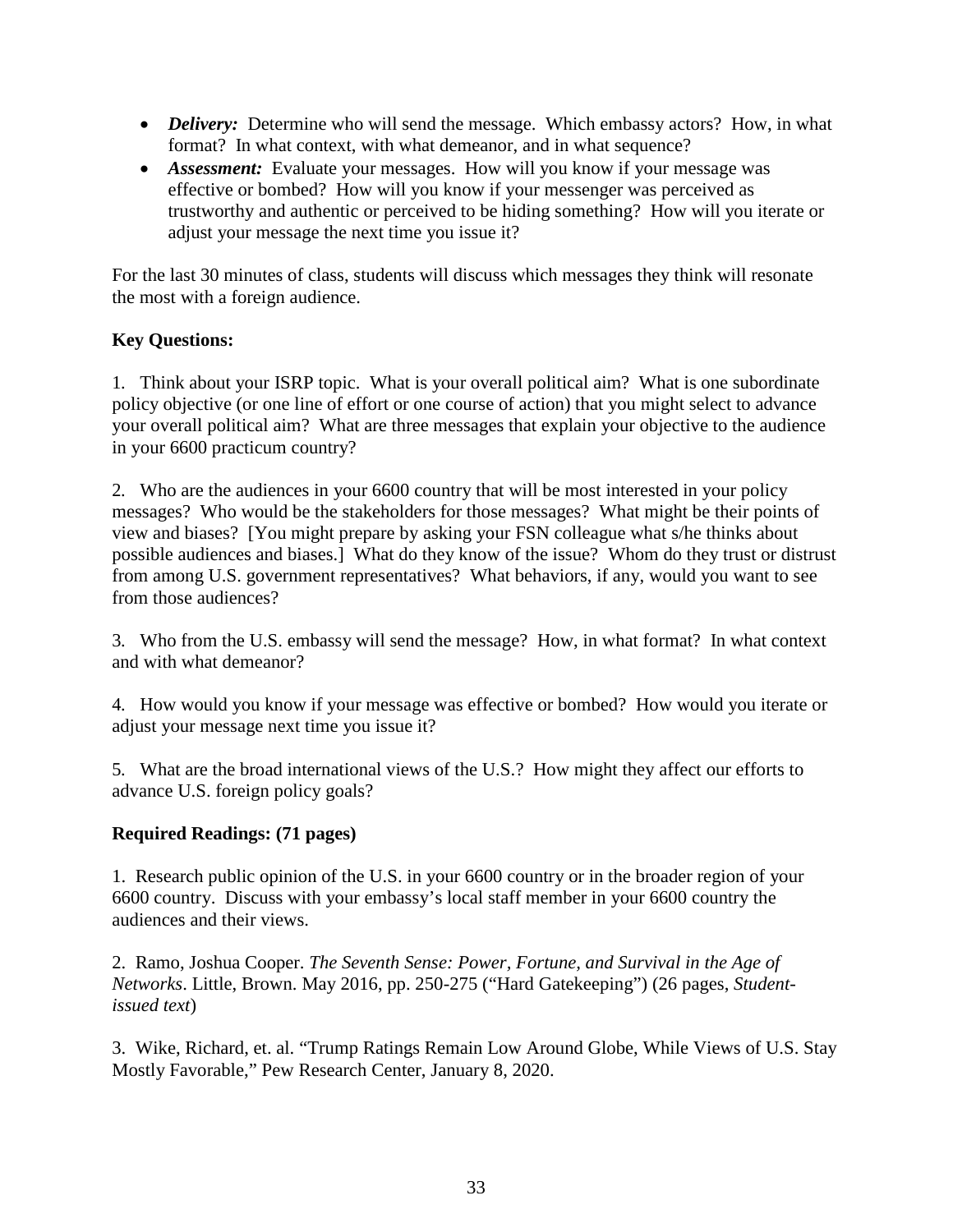[https://www.pewresearch.org/global/2020/01/08/trump-ratings-remain-low-around-globe-while](https://www.pewresearch.org/global/2020/01/08/trump-ratings-remain-low-around-globe-while-views-of-u-s-stay-mostly-favorable/)[views-of-u-s-stay-mostly-favorable/](https://www.pewresearch.org/global/2020/01/08/trump-ratings-remain-low-around-globe-while-views-of-u-s-stay-mostly-favorable/) (10 pages)

4. "Global Public Opinion in the Bush Years (2001-2008)." *Pew Global Attitudes Project*. Pew Research Center, December 18, 2008. [https://www.pewresearch.org/global/2008/12/18/global](https://www.pewresearch.org/global/2008/12/18/global-public-opinion-in-the-bush-years-2001-2008/)[public-opinion-in-the-bush-years-2001-2008/](https://www.pewresearch.org/global/2008/12/18/global-public-opinion-in-the-bush-years-2001-2008/) (23 pages)

5. Haass, Richard. "Deglobalization and Its Discontents," CFR, May 12, 2020. Globalization is a reality that cannot be ignored or wished away. The only choice is how best to respond. <https://www.cfr.org/article/deglobalization-and-its-discontents>(5 pages)

6. King, Charles. "How a Great Power Falls Apart," Foreign Affairs, July 10, 2020. <https://www.foreignaffairs.com/articles/russia-fsu/2020-06-30/how-great-power-falls-apart> (7 pages)

## **Additional information:**

For social media and digital engagement, the State Department uses an approach called "ABCDEF" (Audience-Behaviors-Content-Delivery-Engagement-Follow up). See [https://fam.state.gov/FAM/10FAH01/10FAH010060.html#H063\\_2](https://fam.state.gov/FAM/10FAH01/10FAH010060.html#H063_2) and below:

a. *Audiences*: Identify which target audience segments you must reach in order to accomplish your goals. Conduct audience research to identify specific audience segments that are accessible via social media.

b. *Behaviors*: What actions or attitudes do you want each segmented audience to adopt as a result of your digital and social media outreach?

c. *Content*: Consider how you will curate and use official content produced by Department sources or non-official content from public sources in order to impart messages to audiences and set up opportunities for two-way engagement with them.

d. *Delivery*: How will you deliver content to the identified audience segments? What kinds of platforms - and which platforms specifically - do the identified audience segments use to communicate with one another and exchange information?

e. *Engagement*: How will you deliver content in a way that sparks conversations with and amongst your audiences? How can you use digital and social media to strengthen relationships and outreach with important organizations, individuals and networks of individuals?

f. *Follow-up/Evaluation*: Establish a plan to gauge progress and adjust strategies and tactics over time in order to meet your specific objectives and goals.